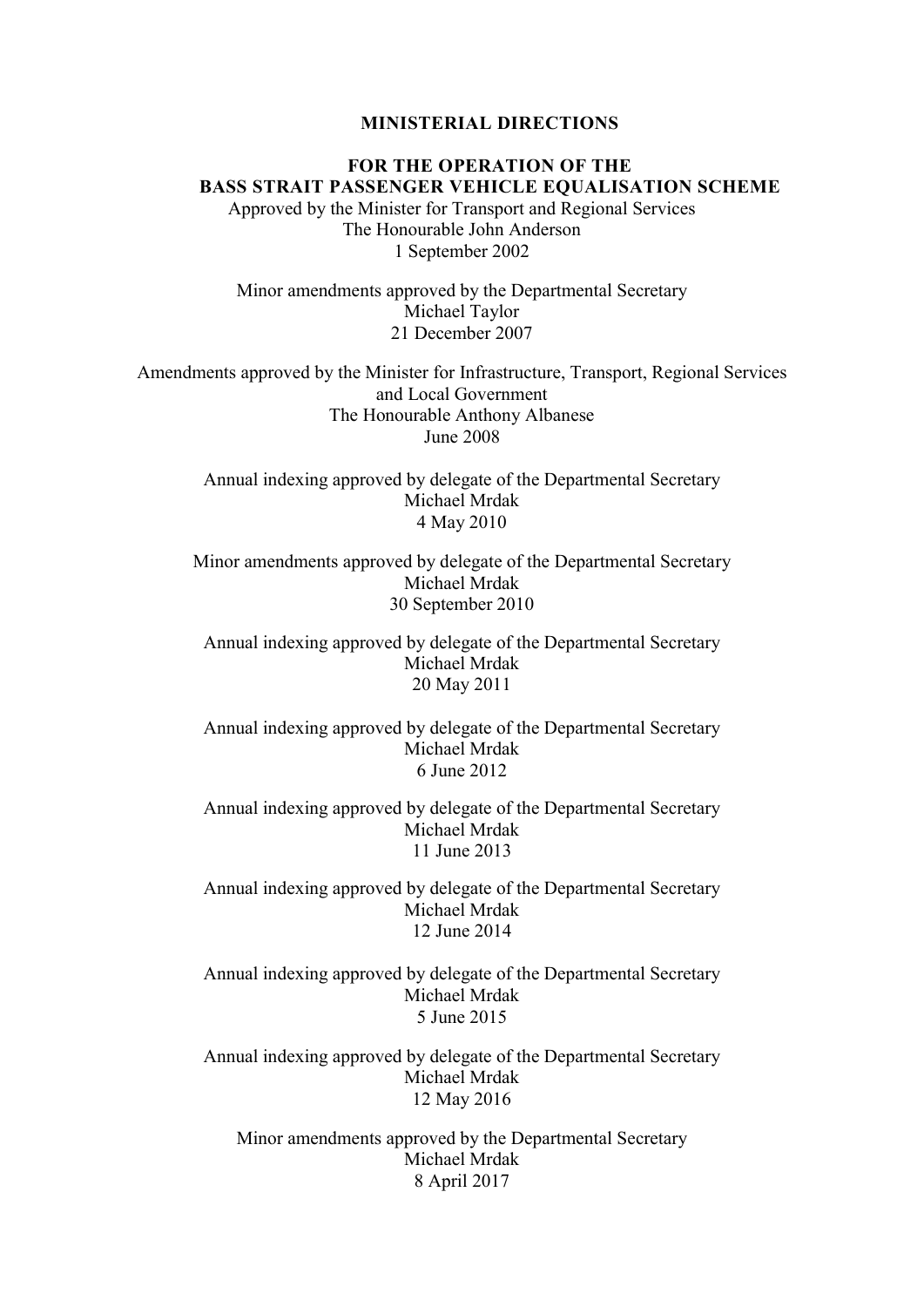Annual indexing approved by delegate of the Departmental Secretary Michael Mrdak 17 May 2017

Annual indexing approved by delegate of the Departmental Secretary Dr Steven Kennedy PSM 16 May 2018

Minor amendments approved by the delegate of the Departmental Secretary Dr Steven Kennedy PSM 1 February 2019

Annual indexing approved by the delegate of the Departmental Secretary Dr Steven Kennedy PSM 28 March 2019

Minor amendment Approved by the Departmental Secretary Dr Steven Kennedy PSM 22 July 2019

Annual indexing approved by the delegate of the Departmental Secretary Simon Atkinson 30 June 2020

Amendments approved by the Deputy Prime Minister and Minister for Infrastructure, Transport and Regional Development The Honourable Michael McCormack MP 14 March 2021

Minor amendment approved by the delegate of the Departmental Secretary Simon Atkinson 1 April 2021

Minor amendment approved by the delegate of the Departmental Secretary Simon Atkinson 4 May 2021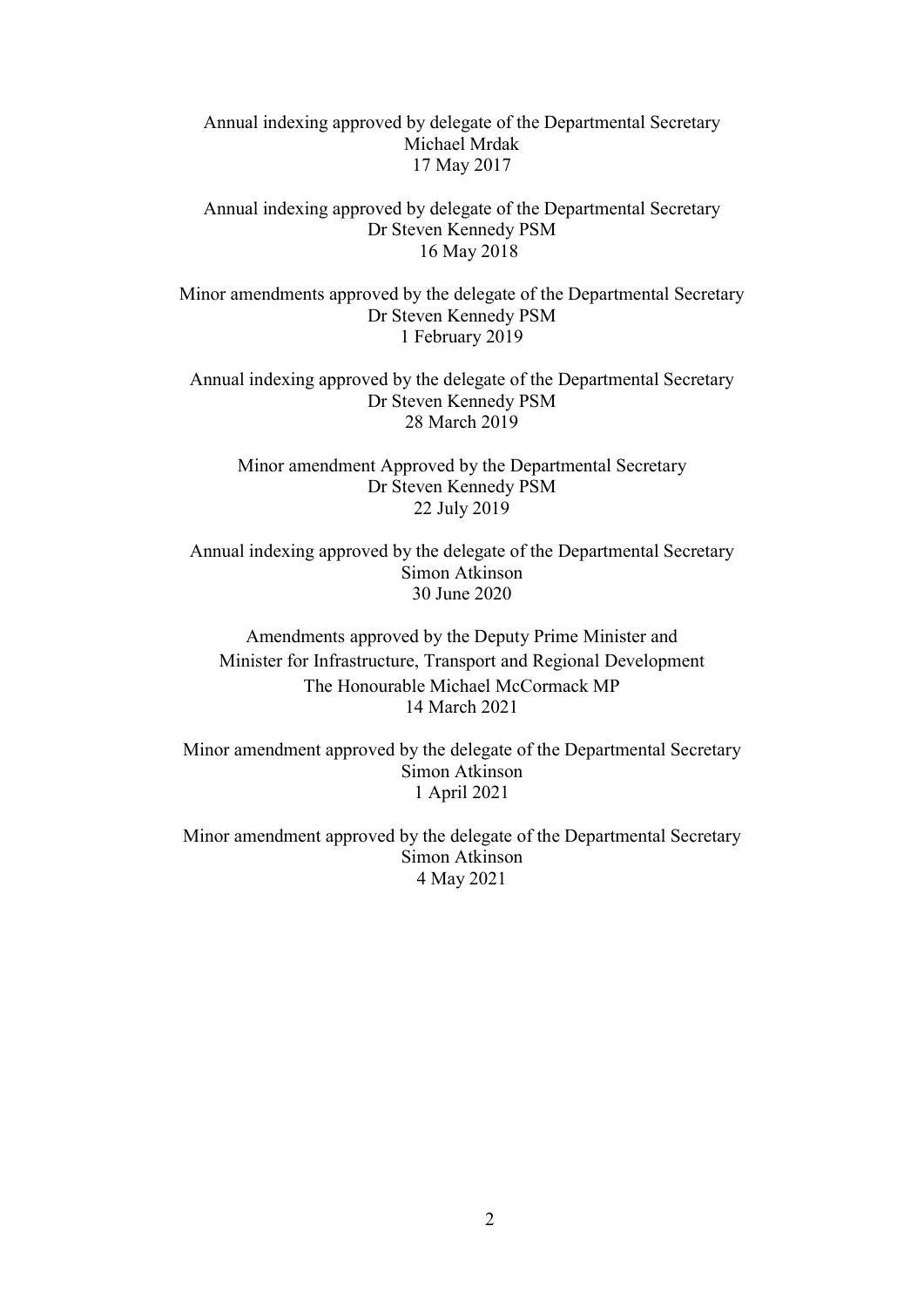# **CONTENTS**

| $\mathbf{1}$   |                                                             |
|----------------|-------------------------------------------------------------|
| $\overline{2}$ |                                                             |
| 3              |                                                             |
| 4              |                                                             |
| 5              |                                                             |
| 6              |                                                             |
| $\tau$         | PROVISION OF A REBATE TO AN ELIGIBLE PASSENGER BY A SERVICE |
| 8              | PROVISION OF A REBATE TO AN ELIGIBLE PASSENGER BY THE       |
| 9              | CLAIM FOR REIMBURSEMENT BY A SERVICE OPERATOR  11           |
| 10             | CLAIM FOR REIMBURSEMENT BY AN ELIGIBLE PASSENGER 12         |
| 11             |                                                             |
| 12             |                                                             |
| 13             |                                                             |
| 14             |                                                             |
| 15             | INFORMATION REQUIREMENTS (BOOKING DETAILS AND REGISTER) 16  |
| 16             |                                                             |
| 17             | .18                                                         |
| 18             |                                                             |
| 19             |                                                             |
| 20             | ADDITIONAL REPORTING REQUIREMENTS FOR TEMPORARY HIGHER      |
| 21             |                                                             |
|                |                                                             |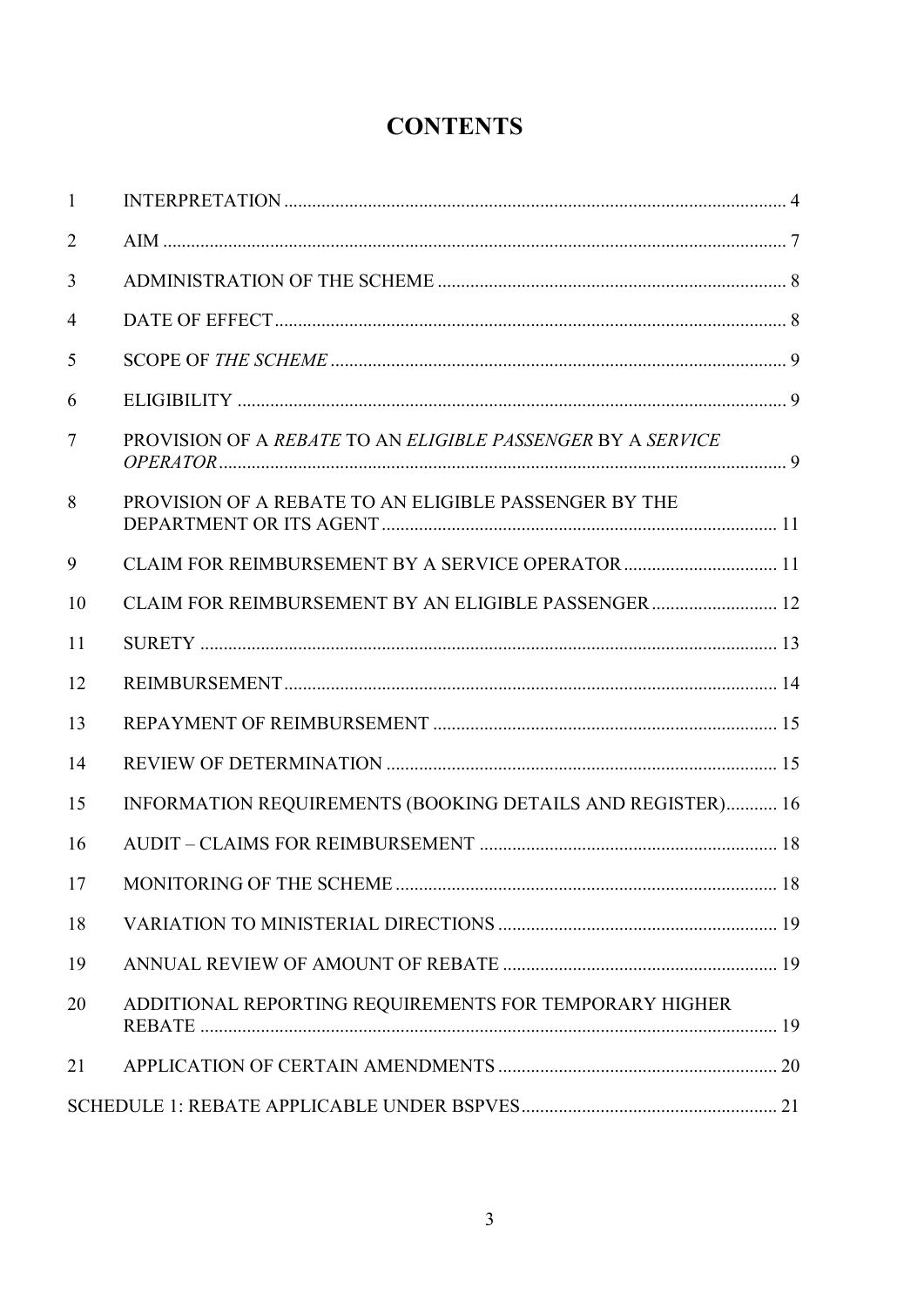# 1 INTERPRETATION

- 1.1 In these Directions unless inconsistent with the context or subject matter or unless a contrary intention appears:
	- (a) "Accompanies" or "Accompanied" means booked on a Bass Strait crossing on or about the same date of departure, and includes the carriage of an eligible passenger and an eligible passenger vehicle by different vessels;
	- (b) "*Auditor*" means a person who:
		- (i) is a registered company auditor under the Corporations Act 2001 (Cth); and
		- $(ii)$  in relation to a claimant who is a *Service Operator*, is not an owner, board member, director, employee or public officer of the claimant;
	- (c) "Bass Strait crossing" means a direct sea voyage between a port in Tasmania and a port on the Australian mainland (a northbound crossing), or between a port on the Australian mainland and a port in Tasmania (a southbound crossing);
	- (d) "Bass Strait service" means a commercial shipping service engaged in the carriage of passengers and/or passenger vehicles on a Bass Strait crossing;
	- (e) "Bicycle" means a pedal driven vehicle;
	- (f) "Bureau" means the Bureau of Infrastructure, Transport and Regional Economics:
	- (g) "Caravan" means a vehicle towed by an eligible passenger vehicle and designed and constructed primarily to provide sleeping accommodation;
	- (h) "Claim for reimbursement" means a claim made by:
		- (i) a Service Operator under clause 9, for the amount of rebate deducted from an eligible passenger's vehicle fare or paid to an eligible passenger under clause 7; or
		- (ii) an eligible passenger under clause 10, for the amount of rebate determined under clause 8;
	- (i) "Department" means the Commonwealth Department administered by the Minister responsible for transport.
	- (j) "Deputy Secretary" means the person for the time being performing the duties of the position of Deputy Secretary of the Department;
	- $(k)$  "Driver" means the adult passenger nominated as the driver of the *eligible* passenger vehicle by the person making the relevant booking with the Service Operator;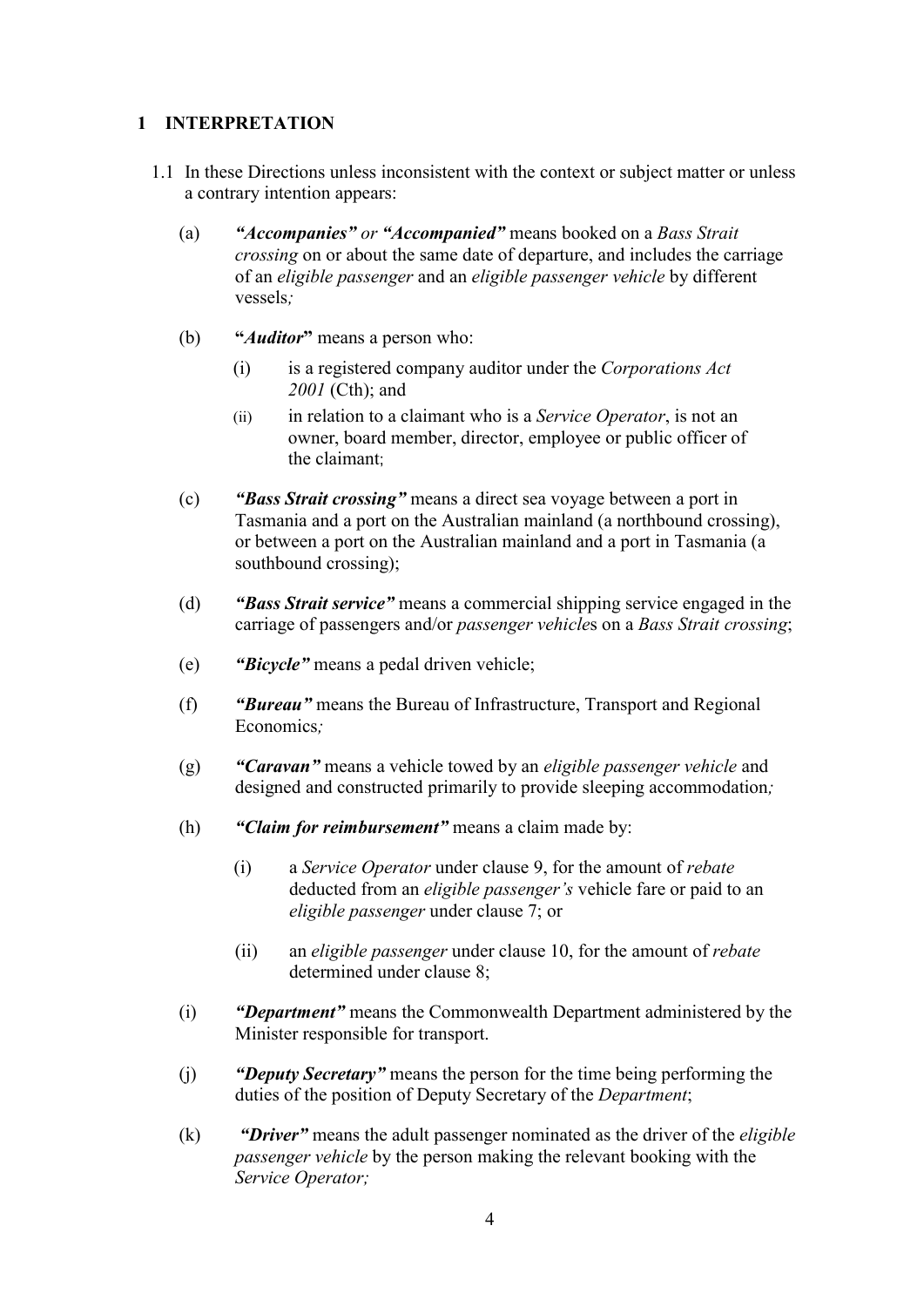- (1)  $"Eligible passenger" means a passenger accompanied by an eligible$ passenger vehicle on a Bass Strait service being the driver of that passenger vehicle, and includes an eligible person;
- (m) "Eligible person" means:
	- (i) a driver who travels on a direct commercial airline service:
		- between King Island and a place on the Australian mainland (a northbound crossing); or
		- between a place on the Australian mainland and King Island (a southbound crossing) ;

while their *passenger vehicle* is carried in the same direction of travel on a King Island service on or about the same day of travel and there are no Bass Strait services between those places whereby it is possible for the passenger vehicle to be *accompanied* by a driver; or

- (ii) a driver who travels on a direct commercial airline service on or after 1 January 2010:
	- between an island of the Furneaux Group and a place on the Australian mainland (a northbound crossing); or
	- between a place on the Australian mainland and an island of the Furneaux Group (a southbound crossing);

while their passenger vehicle is carried in the same direction of travel on a Furneaux Group service on or about the same day of travel and there are no Bass Strait services between those places whereby it is possible for the passenger vehicle to be accompanied by a driver; or

- (iii) a driver, who has a *medical condition* at the time of travel, and who travels on a commercial airline service:
	- between Melbourne and Devonport (a southbound crossing) or between Devonport and Melbourne (a northbound crossing);
	- between the Australian mainland and King Island (a southbound crossing) or between King Island and the Australian mainland (a northbound crossing); or
	- on or after 1 January 2010, between the Australian mainland and an island of the Furneaux Group (a southbound crossing) or between an island of the Furneaux Group and the Australian mainland (a northbound crossing);

while their passenger vehicle is carried in the same direction of travel on a Bass Strait service on or about the same day of travel;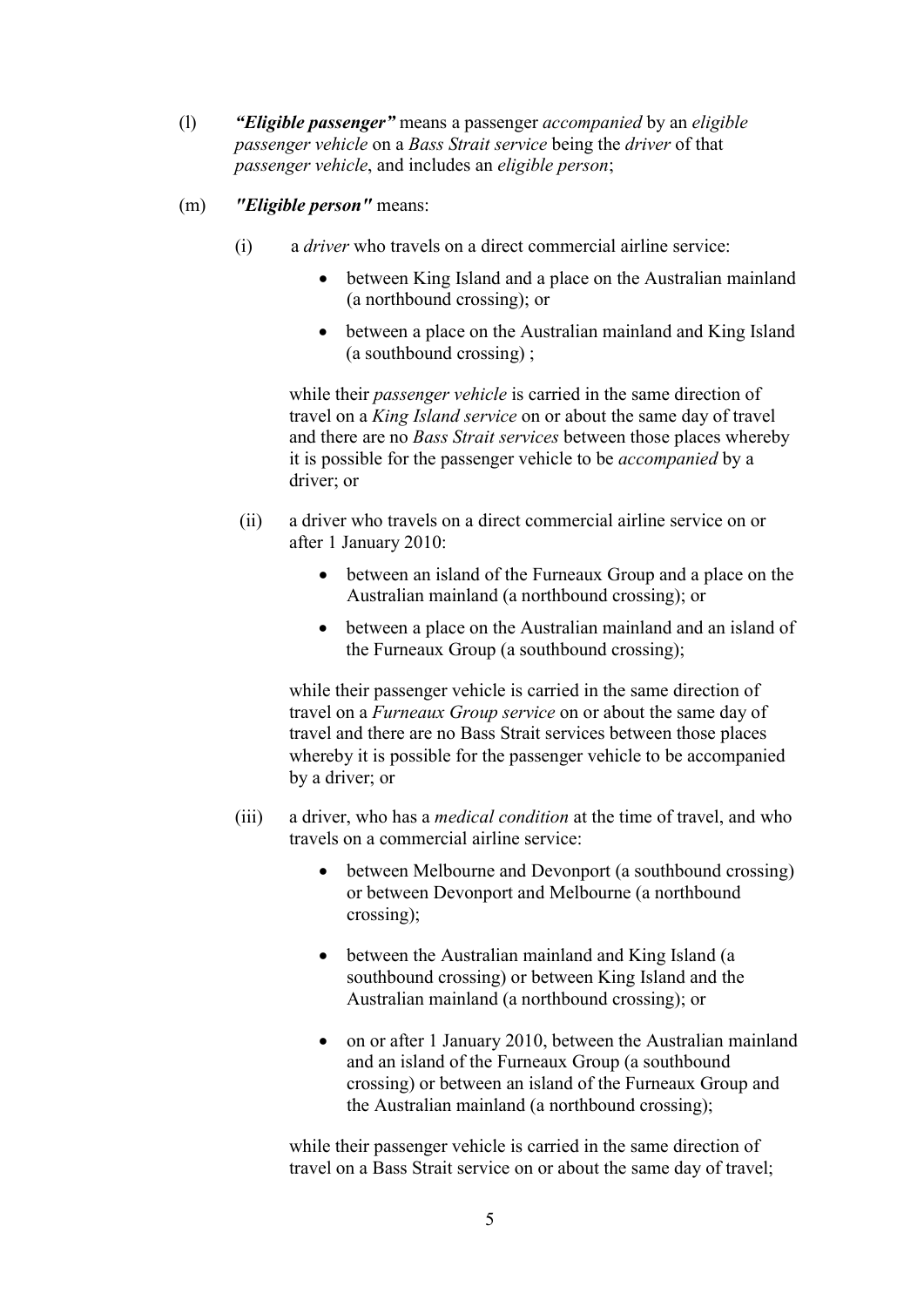#### (n) "Eligible passenger vehicle" means

- in relation to a Bass Strait service, a passenger vehicle which accompanies an eligible passenger on a Bass Strait service;
- in relation to a King Island service, the passenger vehicle booked to travel by an eligible person; or
- $\bullet$  in relation to a *Furneaux Group service*, the passenger vehicle booked to travel by an eligible person;
- (o) *"Furneaux Group service"* means a *Bass Strait service specifically* engaged in the carriage of passenger vehicles and freight across Bass Strait between an island of the Furneaux Group and the Australian mainland.
- (p) "Gross fare" means the amount charged by a Service Operator for the carriage of an eligible passenger vehicle prior to the deduction of a rebate;
- (q) "King Island service" means a Bass Strait service specifically engaged in the carriage of passenger vehicles and freight across Bass Strait between King Island and the mainland;
- $(r)$  "Medical condition" means a condition, certified by a *medical* practitioner, that prevents a driver from travelling comfortably by sea for medical reasons;
- (s) "Medical practitioner" means a person registered or licensed as a medical practitioner under a State or Territory law that provides for the registration or licensing of medical practitioners;
- (t) "Motorcycle" means a motor vehicle which has less than 4 wheels and is steered by means of handle bars;
- (u) "Motorhome" means a road vehicle designed and constructed primarily to provide sleeping accommodation for the number of occupants that the vehicle is designed to carry. The term motorhome will be used to also refer to a campervan;
- (v) "Motor vehicle" means a registered motor vehicle that uses or is designed to use volatile spirit, steam, gas, oil, electricity or any other power (not being human or animal power) as the principal means of propulsion;
- (w) "One-way trip" means a booking for either a northbound or southbound Bass Strait crossing;
- $(x)$  "Passenger vehicle" means a *motor vehicle* or *bicycle* designed for the carriage of passengers, and includes:
	- (i) a motor car, van, utility, four-wheel-drive, or station wagon;
	- (ii) a motorhome;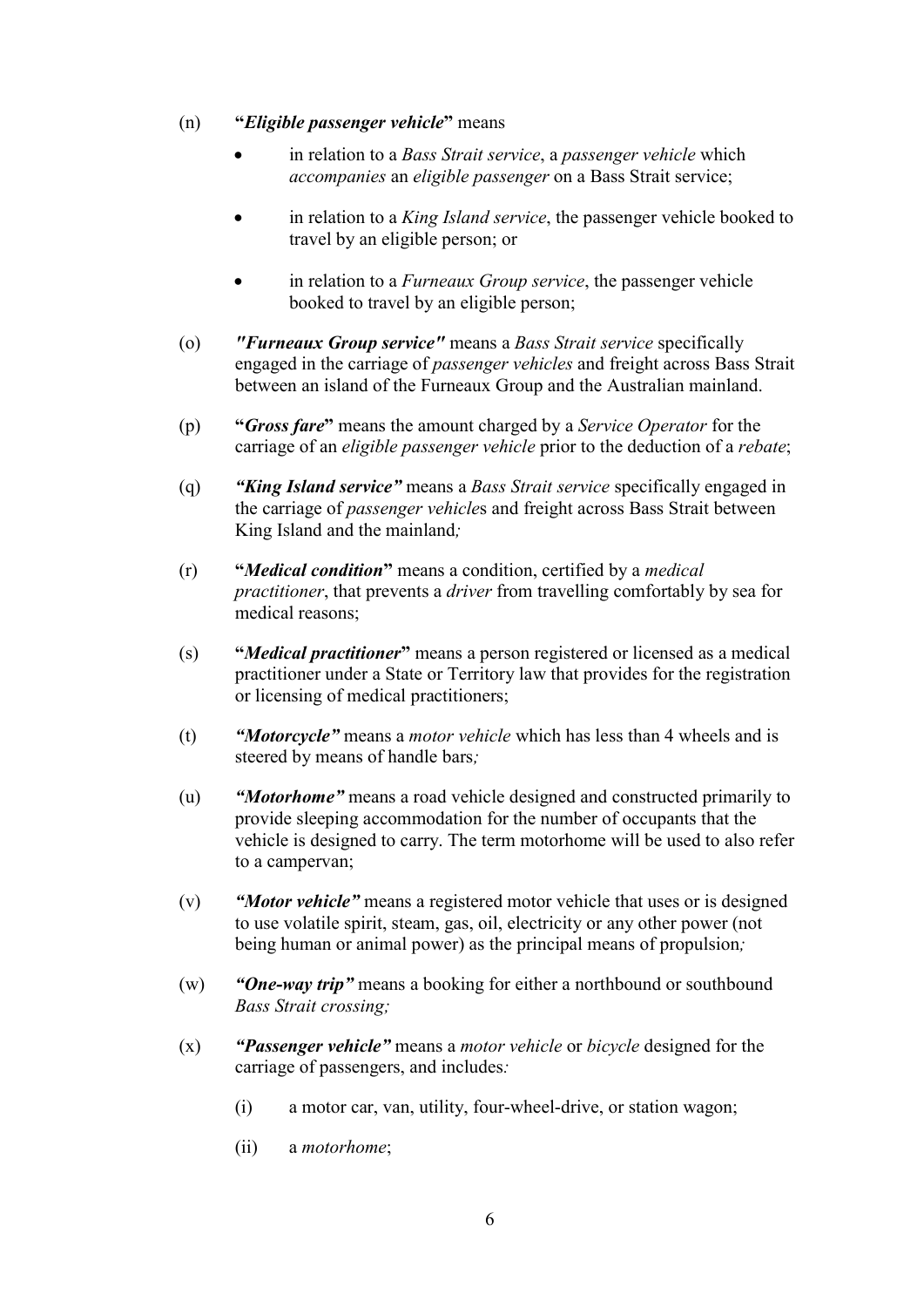- (iii) a minibus, coach, or bus, being a motor vehicle equipped to seat more than 8 adult persons; and
- (iv) a motorcycle;
- (y) **"Rebate"** means the amount applicable to an *eligible passenger vehicle* determined in accordance with Schedule 1 and:
	- (i) deducted from the vehicle fare of an eligible passenger by a Service Operator in accordance with paragraph 7.3(a) or (b); or
	- (ii) paid to an eligible passenger by a Service Operator in accordance with paragraph 7.3(b); or
	- (iii) reimbursed directly to an eligible passenger in accordance with clause 8;
- (z) **"Round trip"** means a booking for both a northbound and southbound *Bass* Strait crossing;
- (aa) "Second rebate" means the rebate paid by a Service Operator to a passenger under paragraph 7.3(b) in relation to the return leg of a round trip to or from King Island or a round trip to or from an island of the Furneaux Group;
- (bb) "Secretary" means the person from time to time occupying the position of Secretary of the Department;
- (cc) "SES employee" has the same meaning as in the Public Service Act 1999.
- (dd) "Service Operator" means a person operating a Bass Strait service, a King Island service or a Furneaux Group service and includes, for the purposes of clause 7, an agent of that person;
- (ee) "the Scheme" means the enhanced Bass Strait Passenger Vehicle Equalisation Scheme introduced from 1 September 2002.
- 1.2 Words importing the singular include the plural and words importing the plural include the singular.
- 1.3 Words importing a person include a partnership and a body whether corporate or otherwise.

# 2 AIM

2.1 The aim of the Scheme is to reduce the cost of seagoing travel for *eligible* passengers.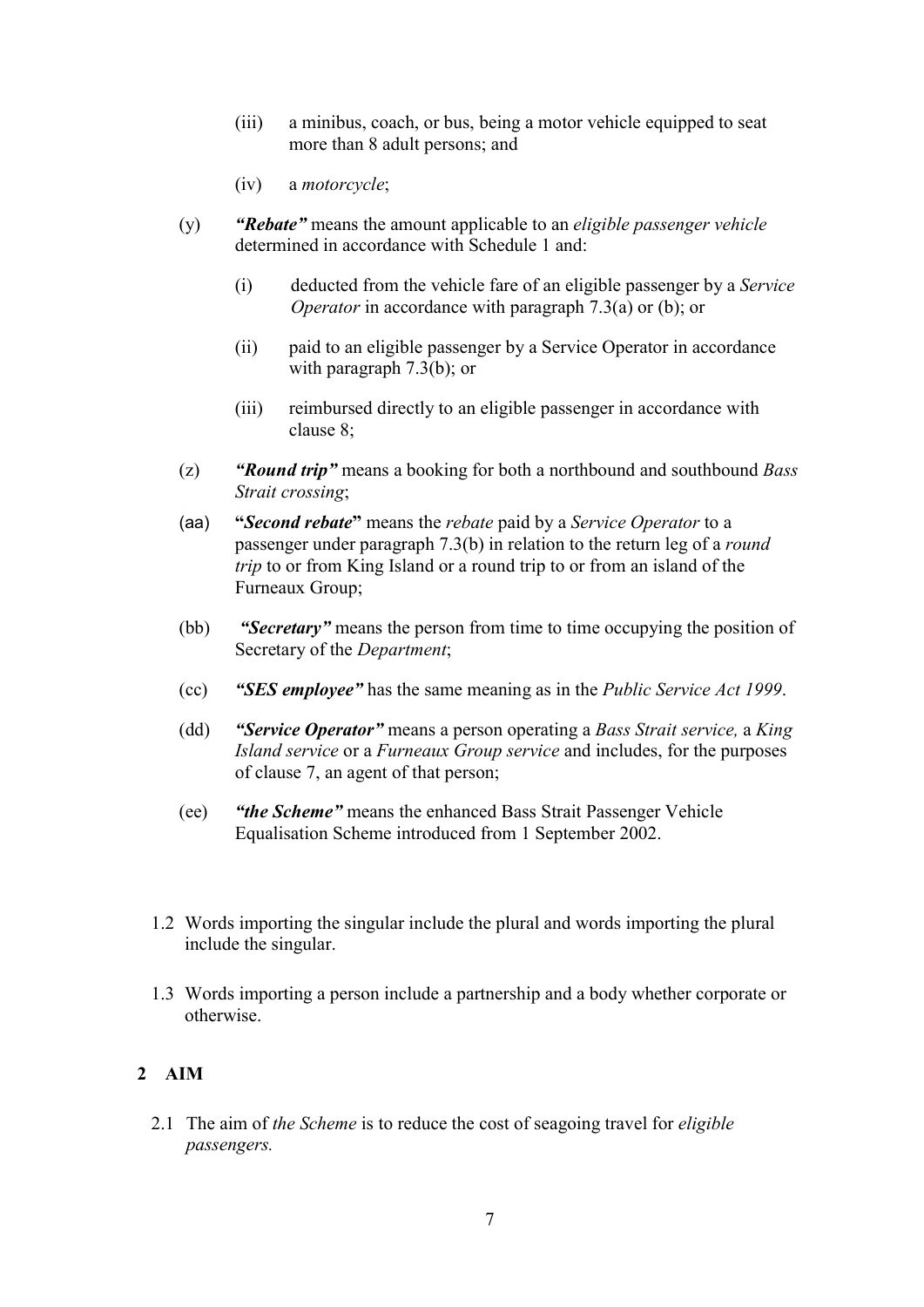## 3 ADMINISTRATION OF THE SCHEME

- 3.1 Subject to this clause, the Scheme will be administered in accordance with these Directions by the Secretary.
	- (a) The Secretary may make arrangements with a third party organisation (Agent) to assist in the administration of the Scheme.
- 3.2 The *Secretary* may, in writing, authorise another person to exercise the Secretary's powers and functions under these Directions, other than the power to review a determination under clause 14.
- 3.3 In exercising powers or performing functions under an authorisation given by the Secretary, a person must comply with any directions of the Secretary.
- 3.4 The Secretary may, in writing, vary or revoke an authorisation.
- 3.5 A claim for reimbursement is to be determined by the Deputy Secretary.
- 3.6 The Deputy Secretary may, in writing, authorise the following to exercise the Deputy Secretary's powers and functions under these directions:
	- (a) an employee of the Department; or
	- (b) an employee of the Agent.
- 3.7 If the *Deputy Secretary* authorises a person who is an *SES employee* of the *Agent* to exercise a power or perform a function under these Directions, the person may, by writing, authorise an employee of the administrator to exercise the power or perform the function under these Directions. In exercising powers or performing functions under such an authorisation, the employee must comply with any directions of the SES employee. The Agent must advise the Deputy Secretary of any authorisations so made.
- 3.8 In exercising powers or performing functions under an authorisation given by the Deputy Secretary, a person must comply with any directions of the Deputy Secretary.
- 3.9 The Deputy Secretary may, in writing, vary or revoke an authorisation.
- 3.10 An authorisation given under this clause does not cease to be effective only because the person who gave it ceases to hold office.

#### 4 DATE OF EFFECT

4.1 *The Scheme applies to the provision of a rebate to an eligible passenger* who is booked to travel on a Bass Strait passenger service or Bass Strait vehicle service.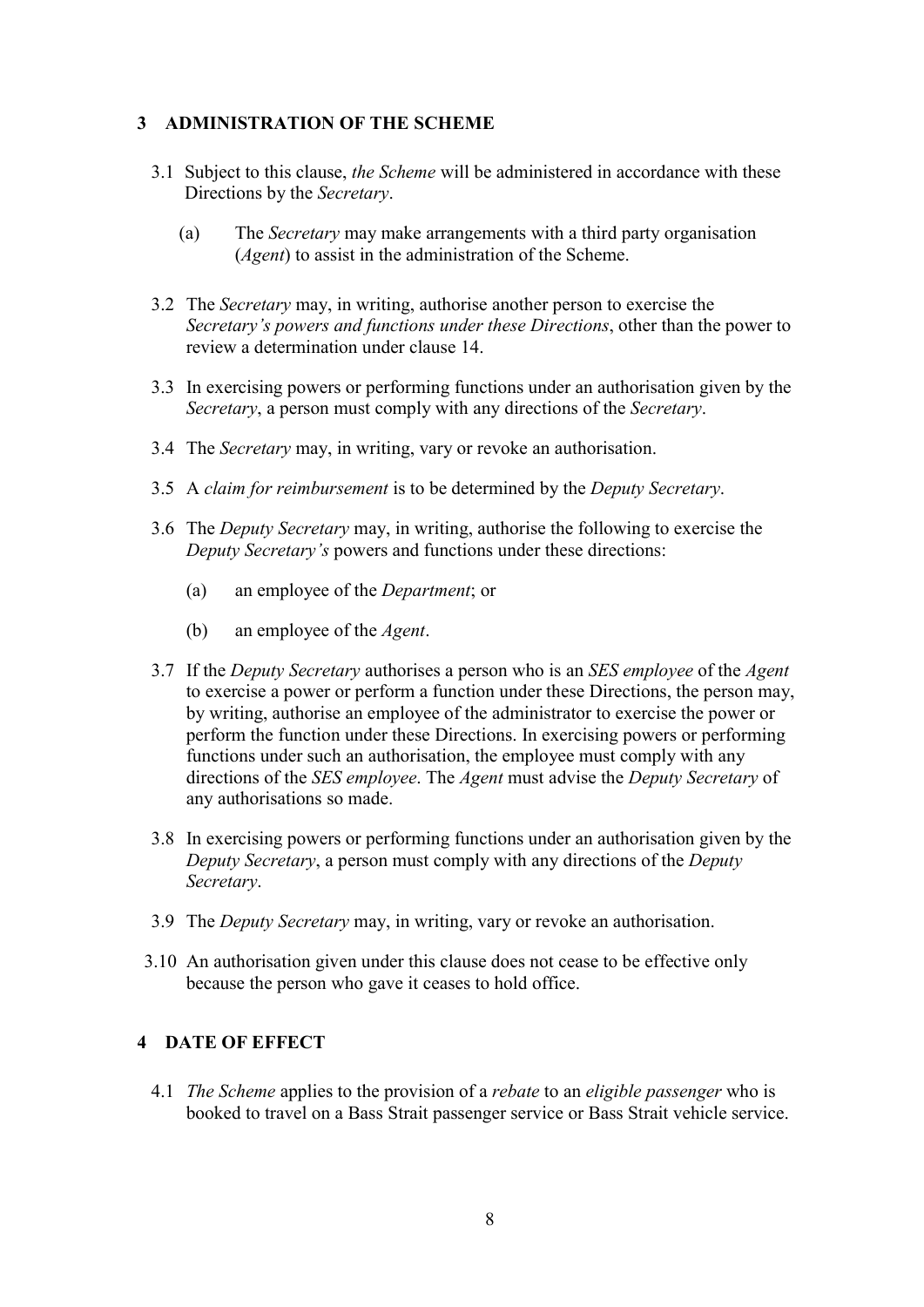# 5 SCOPE OF THE SCHEME

- 5.1 A rebate shall only be available in respect of travel undertaken by an eligible passenger.
- 5.2 The rebate will be the amount specified in Schedule 1 as applicable to the relevant type of *eligible passenger vehicle* or eligible passenger vehicle towing a *caravan*.

# 6 ELIGIBILITY

- 6.1 The following shall not be regarded as eligible passenger vehicles:
	- (a) prime movers;
	- (b) vehicles carried on other vehicles or trailers;
	- (c) trailers;
	- (d) any vehicle charged a freight rate by a *Service Operator* other than an eligible passenger vehicle carried by a King Island service or a Furneaux Group service.

# 7 PROVISION OF A REBATE TO AN ELIGIBLE PASSENGER BY A SERVICE **OPERATOR**

- 7.1 A rebate provided by a Service Operator to an eligible passenger shall take the form of a reduction to the passenger's vehicle fare.
- 7.2 Upon taking, or amending a booking, for the carriage of a passenger on a Bass Strait crossing, a Service Operator shall determine whether the passenger is an eligible passenger for the purposes of the Scheme.
- 7.3 Where a Service Operator determines that a passenger is an eligible passenger, the operator shall:
	- (a) in all cases except those of a King Island service or a Furneaux Group service–concurrent with the payment of the booking, deduct from that person's passenger vehicle fare a rebate determined in accordance with Schedule 1; and
	- (b) in the case of a King Island service or a Furneaux Group service concurrent with the payment of the booking, deduct from that person's passenger vehicle fare a rebate for a one-way trip determined in accordance with Schedule 1. If the payment of the booking is for a *round trip*, the operator shall defer to a later date determining whether the passenger is an eligible passenger in relation to the return leg. If the determination at that later date is that the passenger is an eligible passenger in relation to the return leg, the operator shall pay the passenger an amount (the second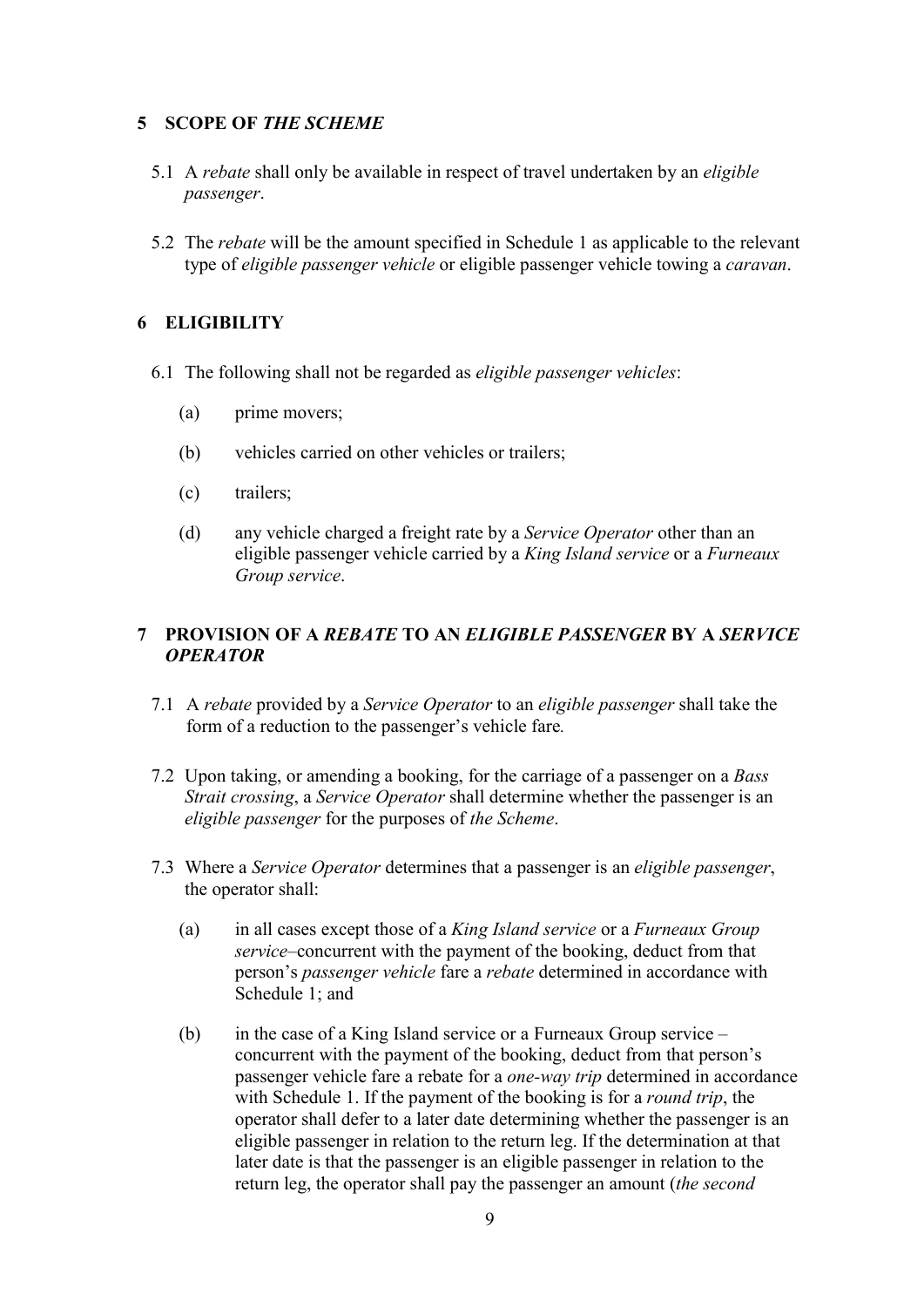rebate) equal to the rebate for a one-way trip determined in accordance with Schedule 1.

- 7.4 The operator must not defer the determination under paragraph 7.3(b) in relation to the return leg to a date later than 30 working days after the passenger has provided the operator with evidence of completion of the *round trip*.
- 7.4A An *eligible passenger* who wishes to claim the *second rebate* under paragraph 7.3(b) from the operator must do so within 6 months after completion of the round trip.
	- 7.5 Where a booking, for which a *rebate* has been deducted from the *passenger* vehicle fare, is amended so that:
		- (a) the type of eligible passenger vehicle accompanying the eligible passenger changes; or
		- (b) the type of booking changes from a one-way trip to a round trip, or from a round trip to a one-way trip; or
		- (c) if the booking was first made on or after 14 January 2021—a Bass Strait crossing to which the booking relates changes from:
			- (i) being a Bass Strait crossing that is scheduled to depart during the period mentioned in paragraph 3.1(b) of Schedule 1, to being a Bass Strait crossing that is not scheduled to depart during that period; or
			- (ii) being a Bass Strait crossing that is not scheduled to depart during the period mentioned in paragraph 3.1(b) of Schedule 1, to being a Bass Strait crossing that is scheduled to depart during that period;

the Service Operator shall determine the amount of rebate payable in respect of the amended booking in accordance with Schedule 1.

- 7.6 Where a rebate is determined by the Service Operator under subclause 7.5, and that rebate differs to the amount of rebate previously applied to the eligible passenger's passenger vehicle fare, the Operator shall:
	- (a) in the case where the amended rebate amount is greater than the rebate previously applied:
		- (i) deduct the difference from the passenger's passenger vehicle fare;
		- (ii) issue documentation which reflects the changed circumstances of the booking (including the rebate provided); and
		- (iii) amend the information maintained under clause 15; or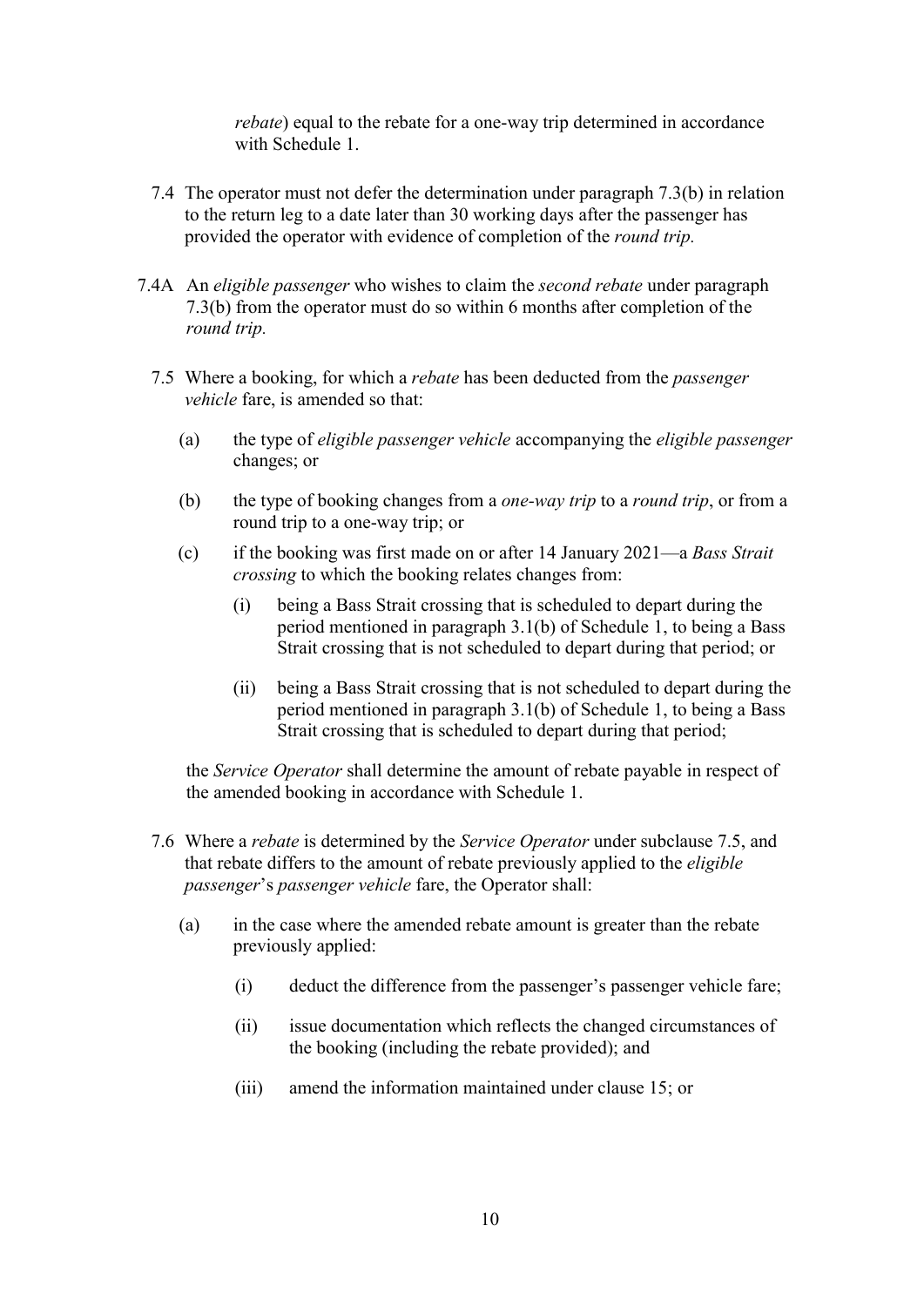- (b) in the case where the amended rebate amount is less than the rebate previously applied:
	- (i) request a payment, equal to the difference, from the person nominated at the time of the amendment, as the recipient of the rebate;
	- (ii) upon payment of the required amount, issue documentation which reflects the changed circumstances of the booking (including the rebate provided); and
	- (iii) amend the information maintained under clause 15.

# 8 PROVISION OF A REBATE TO AN ELIGIBLE PASSENGER BY THE DEPARTMENT OR ITS AGENT

- 8.1 Where a passenger has not received a *rebate* from a *Service Operator* in the form of a direct reduction to his/her passenger vehicle fare in accordance with clause 7, or a second rebate in accordance with paragraph 7.3(b), the passenger may, in accordance with clause 10, claim a rebate directly from the Department or its Agent.
- 8.2 On receipt of the claim, the *Deputy Secretary* shall determine whether the claimant is an eligible passenger for the purposes of the Scheme.
- 8.3 Where the *Deputy Secretary* determines that the claimant is an *eligible passenger* and the claim is in accordance with the requirements of clause 10, a *rebate*, determined in accordance with Schedule 1, shall be paid to the eligible passenger.

# 9 CLAIM FOR REIMBURSEMENT BY A SERVICE OPERATOR

- 9.1 A claim for reimbursement by a Service Operator shall be submitted to the Deputy Secretary.
- 9.2 A claim for reimbursement shall be in a form approved by the Secretary.
- 9.2.A If a claim for reimbursement (the **overall claim**) includes a claim for reimbursement of one or more amounts of rebate that were determined in accordance with clause 3 of Schedule 1, the approved form must be accompanied by a document:
	- (a) listing the number of eligible passenger vehicles in relation to which the overall claim is being made, by type of vehicle; and
	- (b) specifying the amount of each rebate in relation to which the overall claim is being made, and whether the amount was determined in accordance with clause 3 of Schedule 1.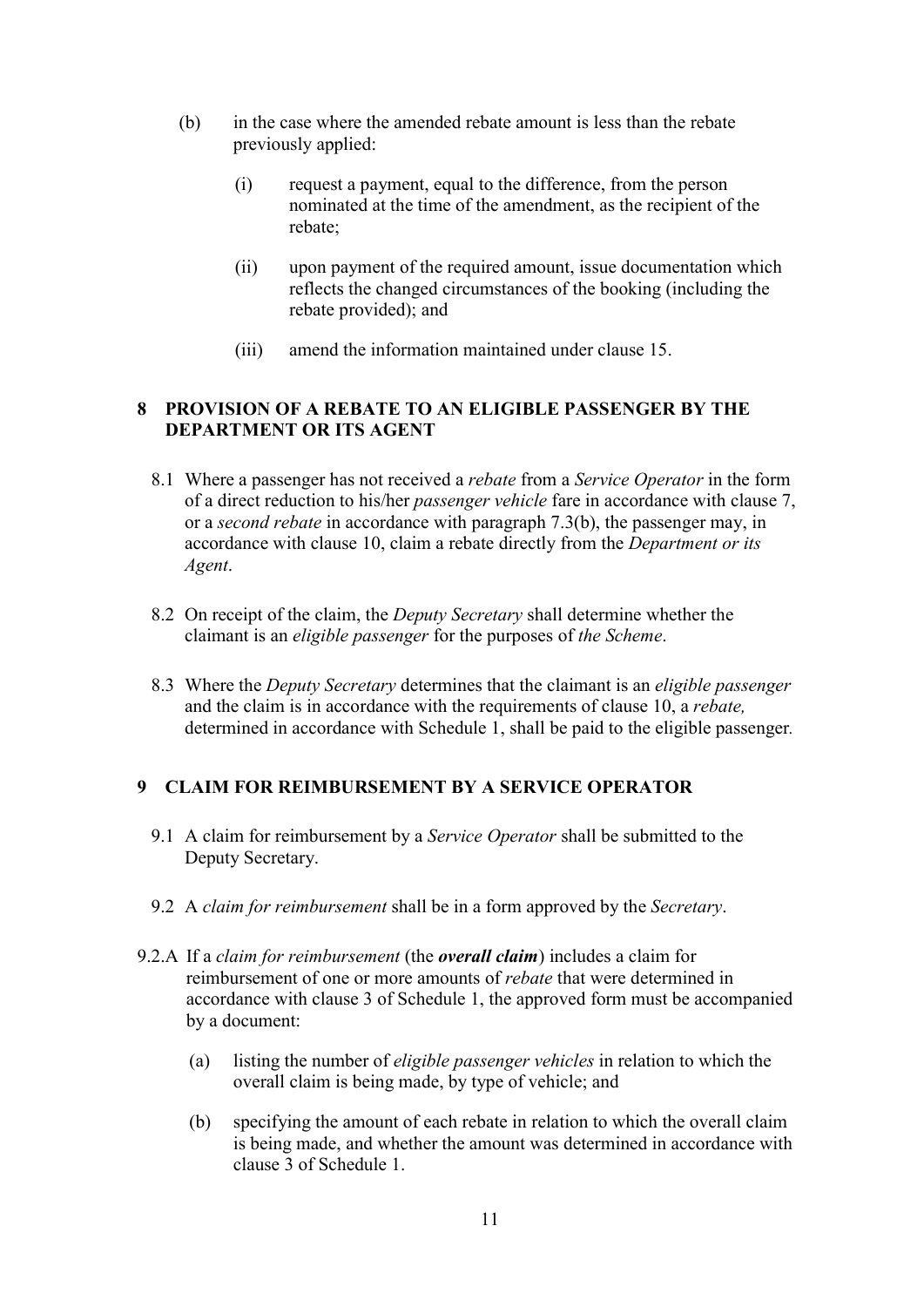- 9.3 A Service Operator shall make no more than 13 claims for reimbursement in any one financial year.
- 9.4 A Service Operator may make a claim for reimbursement for:
	- (a) an eligible passenger who has travelled within the previous 12 months; and
	- (b) subject to clause 11, where an eligible passenger has not yet travelled, but has booked and paid for travel to be undertaken during the period of no more than 6 continuous weeks for which the claim is made, for that passenger.
- 9.5 Where a claimant requires reimbursement to be made directly to an account at a bank or other financial institution, the claimant shall provide the Department with details in a form approved by the Secretary:
	- (a) at the time of making its first claim for reimbursement under the Scheme; and
	- (b) in circumstances where the claimant wishes to vary the mode of payment of reimbursement.
- 9.6 The Deputy Secretary may reject, reduce or withhold reimbursement, if, in his or her opinion:
	- (a) the claimant has acted dishonestly, unreasonably or unconscionably in making a *claim for reimbursement*;
	- (b) the documents submitted in support of the claim for reimbursement do not state the true facts in relation to the carriage of eligible passengers and eligible passenger vehicles;
	- (c) the claimant fails to allow an authorised officer to carry out his or her duties under subclause 16.1;
	- (d) the claimant fails to provide a reasonable assurance audit report as required under subclause 16.2;
	- (da) the claimant fails to provide a report as required under subclause 20.2; or
	- (e) the claimant fails to comply with the requirements of the Ministerial Directions with respect to the claim for reimbursement.

#### 10 CLAIM FOR REIMBURSEMENT BY AN ELIGIBLE PASSENGER

- 10.1 An eligible passenger's claim for reimbursement shall be submitted to the Deputy Secretary.
- 10.2 An eligible passenger's claim for reimbursement shall be in a form approved by the Secretary.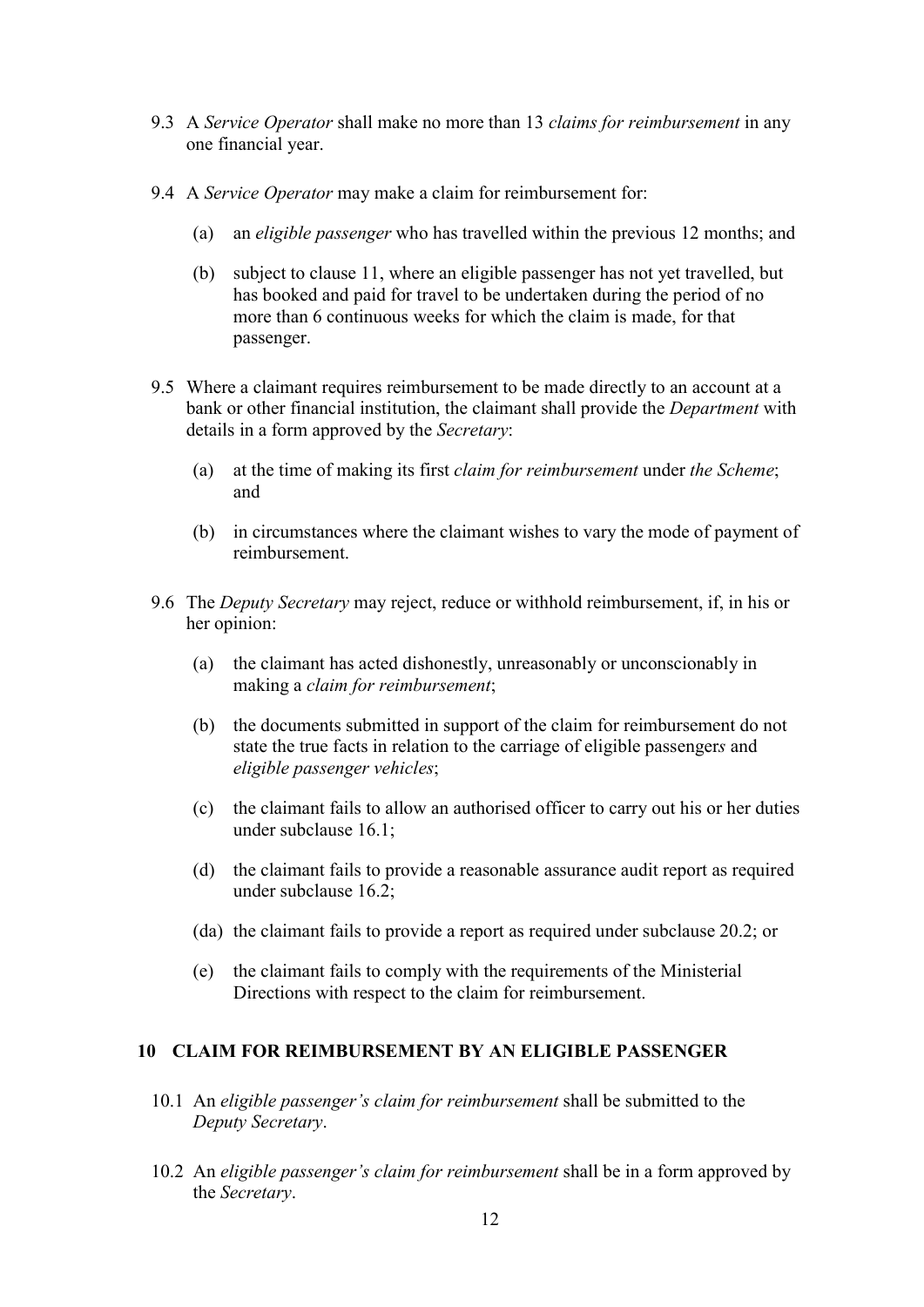- 10.3 An eligible passenger may make a claim for reimbursement for travel undertaken within the previous 12 months.
- 10.4 Where an *eligible passenger* requires reimbursement to be made directly to an account at a bank or other financial institution, the passenger shall provide the Department with bank details in a form approved by the Secretary.
- 10.5 The *Deputy Secretary* may reject, reduce or withhold a reimbursement, if, in his or her opinion:
	- (a) the claimant has acted dishonestly, unreasonably or unconscionably in making a claim for reimbursement; or
	- (b) the documents submitted in support of the claim for reimbursement do not state the true facts in relation to the Bass Strait crossing undertaken by the eligible passenger or eligible passenger vehicle.
- 10.6 The documentation submitted with the *claim for reimbursement* shall be in the form of a copy of the receipt(s) and boarding passes or consignment notes or like document issued by the relevant Service Operator(s) for the eligible passenger and the eligible passenger vehicle which should detail:
	- (a) the name of the vessel(s) on which the eligible passenger and /or the eligible passenger vehicle undertook each Bass Strait crossing;
	- (b) the name of the eligible passenger;
	- (c) vehicle type and registration number of the eligible passenger vehicle,
	- (d) the date of departure for each Bass Strait crossing;
	- (e) whether the booking(s) represents a one-way trip or a round trip; and
	- (f) the passenger vehicle fare for each booking.

# 11 SURETY

- 11.1 The Secretary may, at any time, require a Service Operator wishing to claim a reimbursement in accordance with subclause 9.4(b) to provide, at the Service Operator's cost, a surety, specifying the Commonwealth as beneficiary of that surety, with a bank or other financial institution, in the form of a bank guarantee, a documentary letter of credit or some other form of surety provided by the bank or financial institution which is satisfactory to the Secretary, for the amount and for the period of time specified by the Secretary.
- 11.2 The Secretary may, at any time, require a Service Operator to increase either or both of, the amount of surety required or the period of time for which the surety must be held.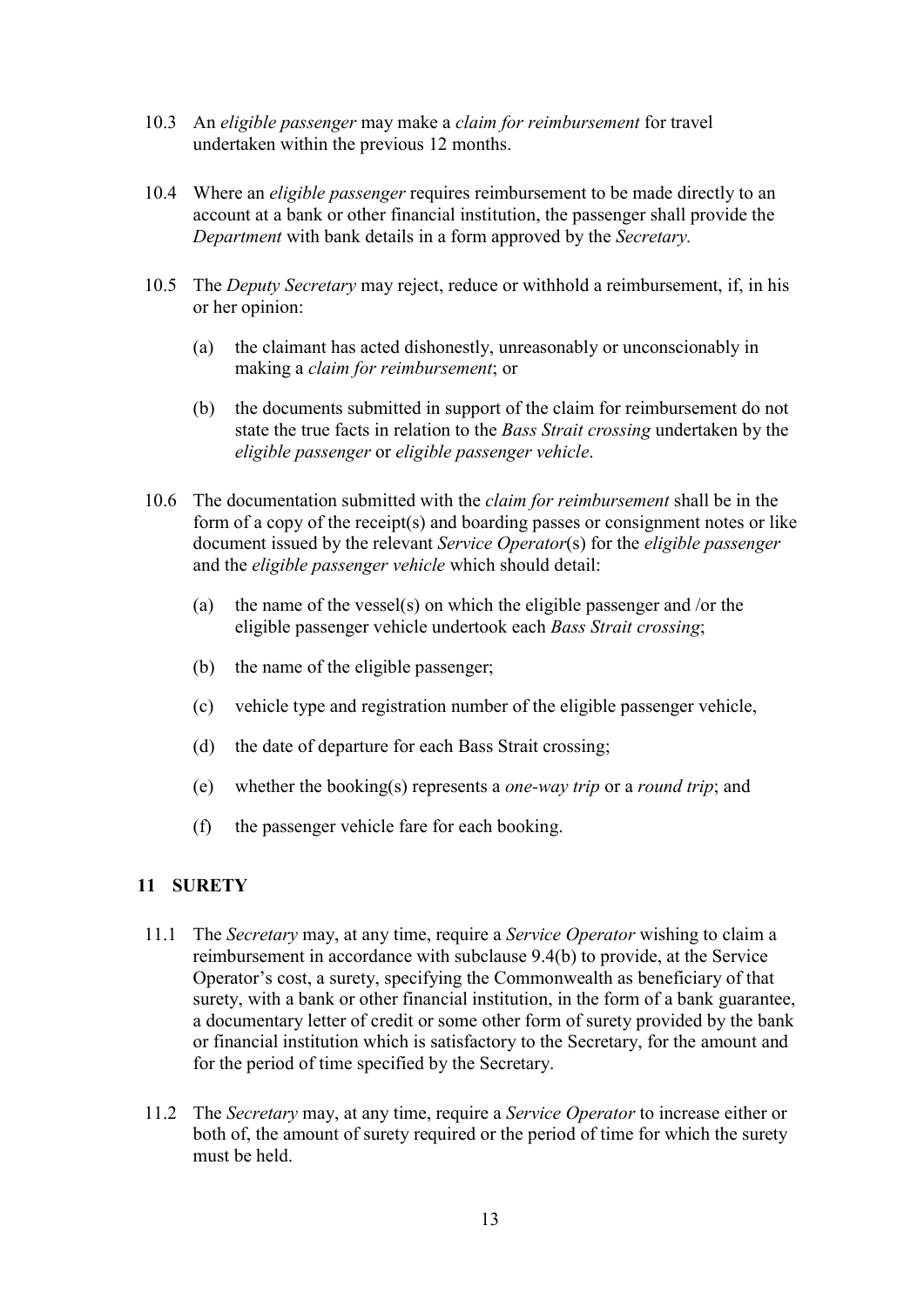- 11.3 A Service Operator will not be eligible to claim a reimbursement under subclause 9.4(b) where:
	- (a) it fails to provide the surety in the form required by the Secretary when requested to do so; or
	- (b) it fails to increase the amount of the surety, or the period of time for which the surety must be held, when requested to do so.

### 12 REIMBURSEMENT

- 12.1 On being satisfied that a *claim for reimbursement* is in accordance with these Directions, the Deputy Secretary shall pay to the claimant the amount of reimbursement claimed.
- 12.2 If the *Deputy Secretary* is satisfied that the amount of reimbursement claimed is incorrect, the Deputy Secretary may determine a different amount.
- 12.3 Where the *Deputy Secretary* determines that a lesser amount of reimbursement is payable the Deputy Secretary shall provide the claimant with reasons for that determination.
- 12.4 The Deputy Secretary has a general discretion to approve rebate payments to eligible passengers or Service Operators, where, due to unforeseen circumstances, an eligible passenger is unable to cross Bass Strait other than by means of air transport, so long as the eligible passenger provides the following:
	- (a) a boarding pass for air travel across Bass Strait;
	- (b) documentary evidence of the shipment of a particular eligible passenger vehicle across Bass Strait, on or about the same date as the air travel (including make, model, and registration number of the vehicle); or
	- (c) documentary evidence of rental car hire on or about the same date of air travel; and
	- (d) a postal address and bank details for the payment of the rebate.
- 12.5 Subclause 12.4 will apply notwithstanding that the individual does not meet the definition of an eligible passenger.
- 12.6 Subclause 12.4 does not apply to individuals who meet the definition of eligible person.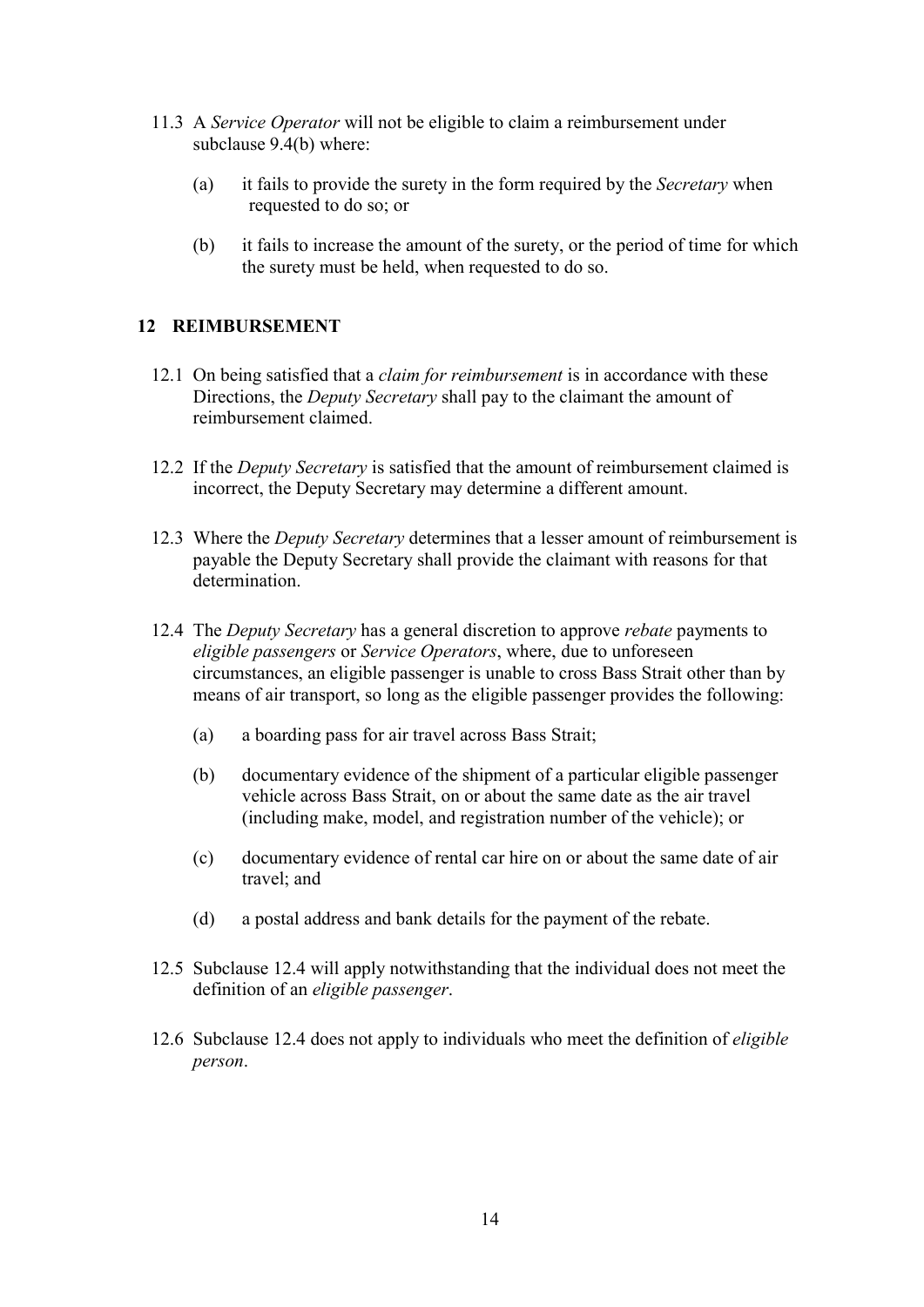#### 13 REPAYMENT OF REIMBURSEMENT

- 13.1 If the *Deputy Secretary* is satisfied that a claimant has received reimbursement in excess of its entitlement under these Directions, the Deputy Secretary may:
	- (a) request that the claimant repay that amount which is determined to be excess; or
	- (b) deduct the amount, which is determined to be excess from the claimant's subsequent *claims for reimbursement* (if any).
- 13.2 For the purposes of this clause, and subject to subclauses 12.4 and 12.5, a reimbursement paid to a Service Operator where the Operator fails to carry the passenger for whom the reimbursement was made, shall be regarded as a reimbursement in excess of the Operator's entitlement.
- 13.3 Where the Deputy Secretary makes a determination under subclause 13.1, the Deputy Secretary shall provide the claimant with the reasons for that determination.
- 13.4 A claimant shall, within 30 days of receiving a request for repayment under subclause 13.1(a) repay that amount to the *Department*.
- 13.5 Where a *Service Operator* fails to repay the amount requested within 30 days, and the Operator has provided a form of surety under clause 11, the Commonwealth may require the surety to be met.
- 13.6 Where a *claim for reimbursement* is reduced in accordance with subclause 13.1(b), the Deputy Secretary shall notify the claimant of the amount deducted from the reimbursement at the time of its payment.

#### 14 REVIEW OF DETERMINATION

- 14.1 A claimant, being a Service Operator or eligible passenger who receives reimbursement of less than the amount claimed, or who is requested to repay an amount determined as excess, may request the Secretary to review the determination.
- 14.2 An application to the Secretary for a review of a determination:
	- (a) shall be in writing;
	- (b) need not be made in any special form;
	- (c) shall contain a statement of the reasons for the application;
	- (d) shall be supported by appropriate documentary evidence; and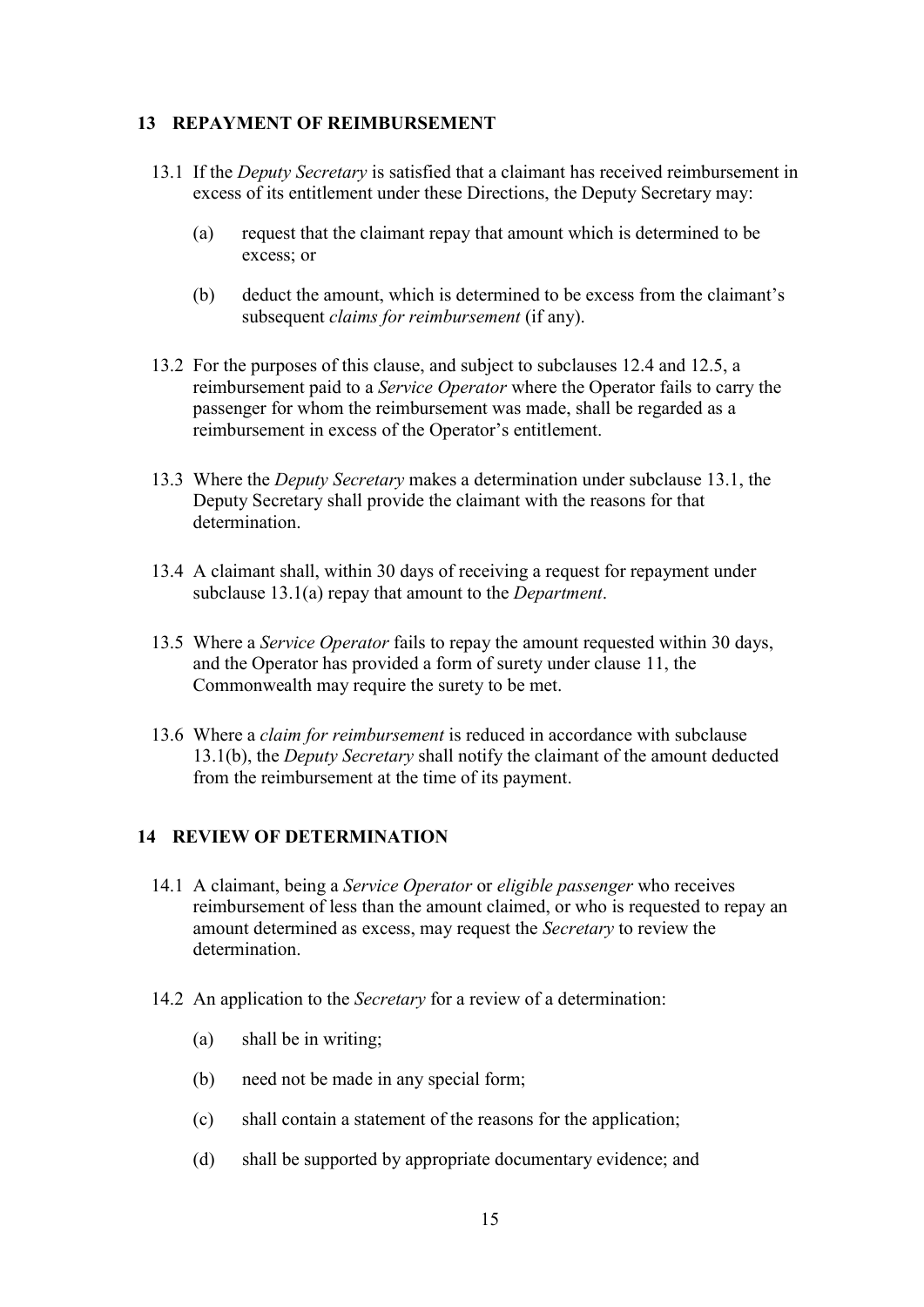- (e) shall be lodged with the Secretary not later than 21 days after the applicant has been notified of the determination.
- 14.3 The Secretary shall, within 21 days of receiving an application to review a determination, and where the Secretary is satisfied that the requirements of subclause 14.2 have been satisfied, review the determination.
- 14.4 The Secretary may affirm or vary the determination.
- 14.5 The *Secretary* shall provide written reasons of his or her decision to the *Deputy* Secretary and the applicant.
- 14.6 The decision of the Secretary is conclusive of the matter.
- 14.7 The *Deputy Secretary* shall give effect to the decision of the *Secretary*.

#### 15 INFORMATION REQUIREMENTS (BOOKING DETAILS AND REGISTER)

- 15.1 Subject to subclause 15.2 and 15.3, booking details held by each Service Operator in respect of each eligible passenger who receives a rebate from the Service Operator shall include the following:
	- (a) the name of the passenger;
	- (b) particulars, including the registration number, of the type of passenger vehicle accompanying the passenger;
	- (c) whether the booking is a one-way trip or a round trip;
	- (d) the date of departure for each *Bass Strait crossing*;
	- (e) the passenger vehicle fare for the booking;
	- (f) the rebate provided;
	- (g) the type of accommodation booked;
	- (h) the number of passengers travelling under the booking; and
	- (i) the date that the booking was made.
- 15.2 Booking details held by each Service Operator conducting a King Island service or a Furneaux Group service in respect of each eligible passenger who receives a rebate from the Service Operator shall include the following:
	- (a) the name of the eligible passenger;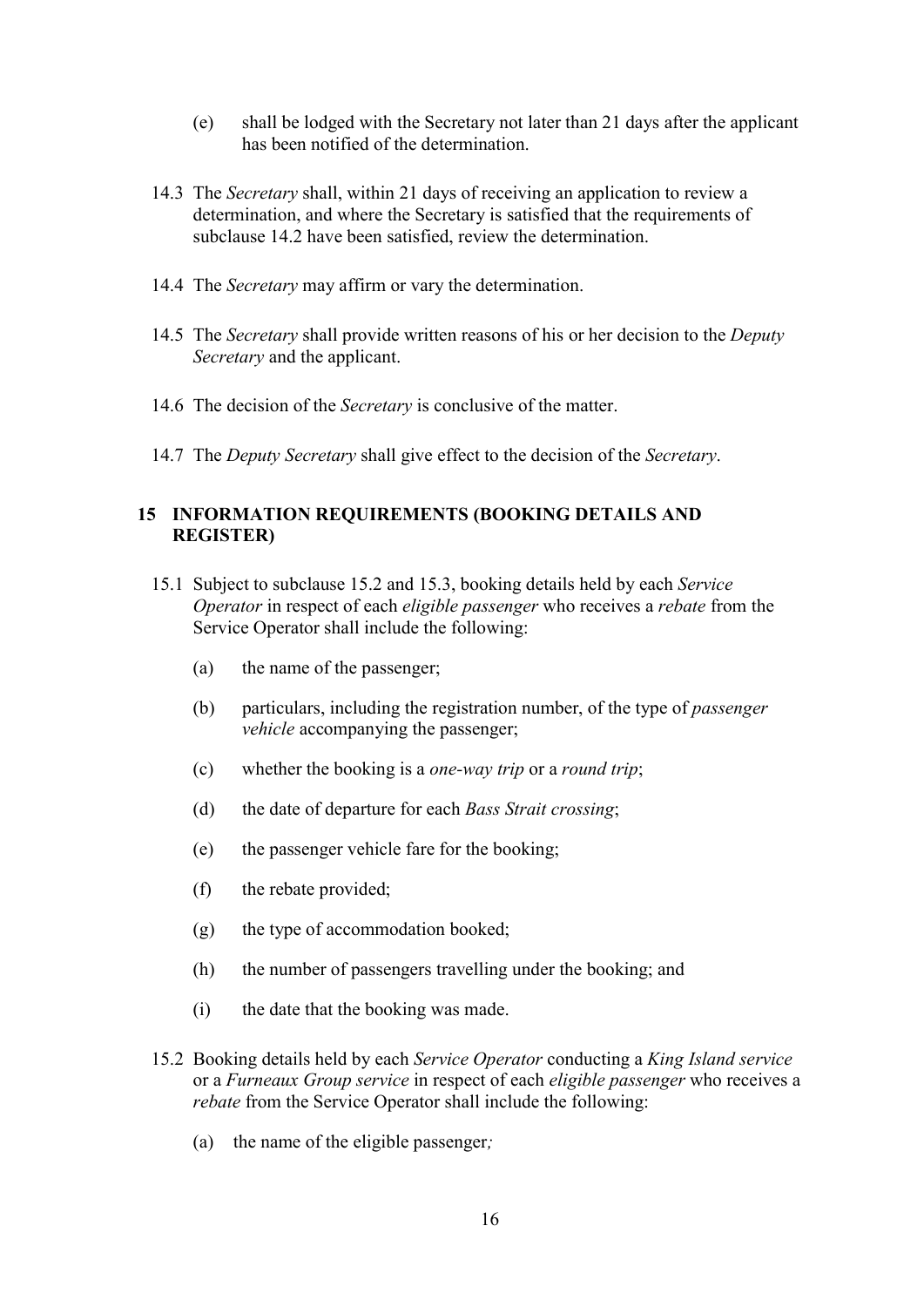- (b) the date and flight number of departure for each crossing by the eligible passenger;
- (c) particulars of the type of eligible passenger vehicle carried, including the registration number;
- (d) whether the booking is a *one-way trip* or a *round trip*;
- (e) the passenger vehicle fare for the booking;
- (f) the rebate provided; and
- (g) the date that the booking was made.
- 15.3 Booking details held by each Service Operator for each eligible passenger who has a medical condition shall include the following:
	- (a) the name of the eligible passenger;
	- (b) a statement recording that a medical certificate from a medical practitioner substantiating the medical condition was sighted;
	- (c) the date and flight number of departure for each crossing by the eligible passenger;
	- (d) particulars of the type of eligible passenger vehicle carried, including the registration number;
	- (e) whether the booking is a one-way trip or a round trip;
	- (f) the passenger vehicle fare for the booking;
	- (g) the rebate provided; and
	- (h) the date that the booking was made.
- 15.4 A Service Operator claiming reimbursement under these Directions shall maintain, for a period of 5 years, a register containing records of the following:
	- (a) booking details;
	- (b) for each voyage, details of:
		- (i) the number of eligible passengers carried;
		- (ii) the number of eligible passenger vehicles carried, categorised by the type of vehicle; and
		- (iii) the *rebate* provided or paid by the Service Operator.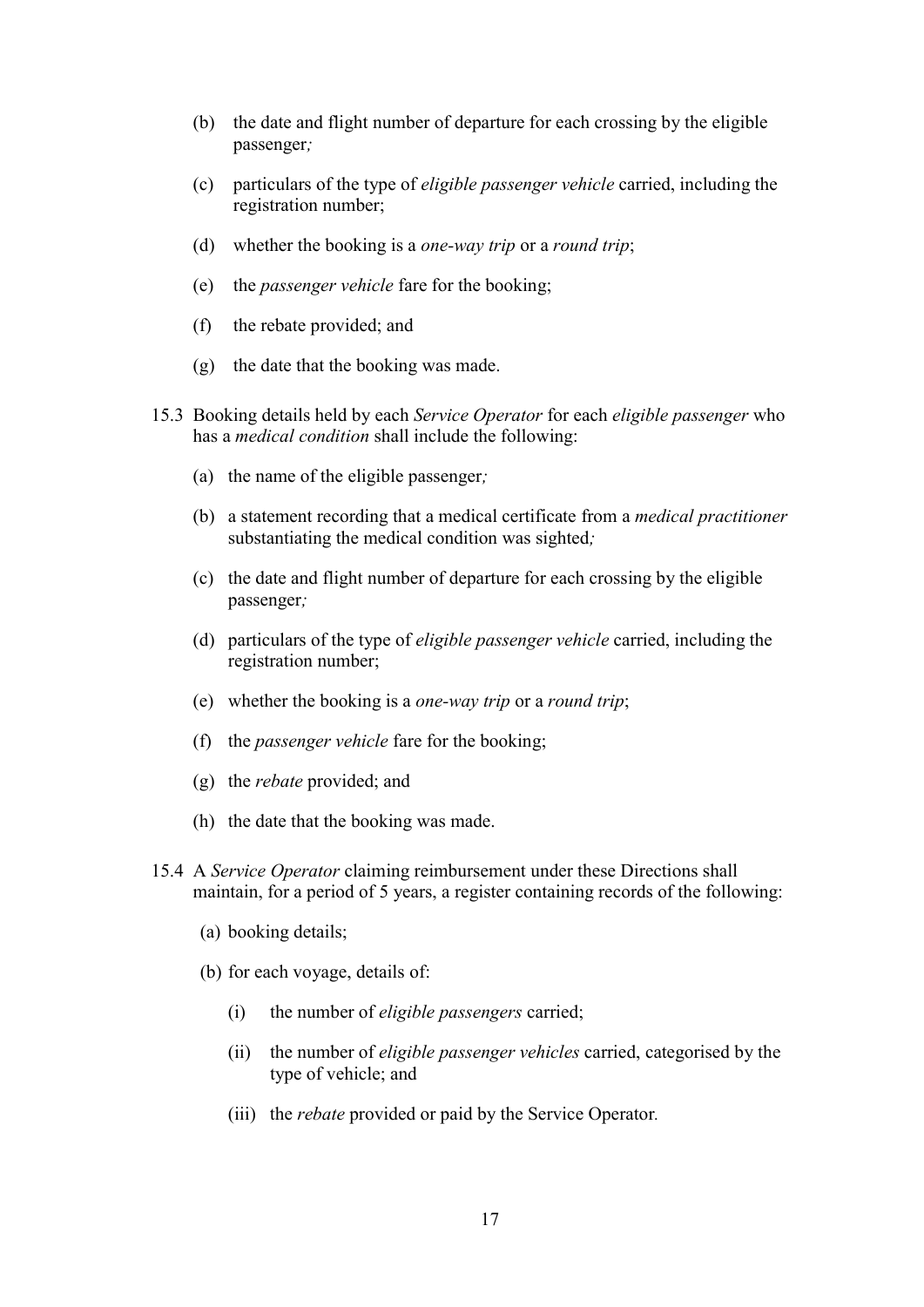- 15.5 The Secretary shall determine the form in which the following are to be displayed on documentation issued to *eligible passengers* by a Service Operator:
	- (a) details of the amount of rebate provided; and
	- (b) an acknowledgment that the rebate is provided under the Commonwealth Government's Bass Strait Passenger Vehicle Equalisation Scheme.

#### 16 AUDIT – CLAIMS FOR REIMBURSEMENT

- 16.1 An officer of the *Department or its Agent*, authorised in writing by the *Secretary*, may at all reasonable times, upon giving reasonable notice, enter a claimant's premises and may inspect, make and retain copies of, and take extracts from, the accounts, books, documents, and other records relating to the transportation of passengers and vehicles under the Scheme.
- 16.2 A Service Operator having received a reimbursement from the Department during a financial year shall, within four months after the end of that financial year, provide to the Secretary a reasonable assurance report from an Auditor, which specifies whether, in the Auditor's opinion:
	- (a) the correct rebate for eligible passengers has been claimed by the Service Operator, having specific regard to the types of eligible passenger vehicles carried;
	- (b) the rebate claimed by the Service Operator has been applied against the passenger vehicle fare of eligible passengers; and
	- (c) the records required under clause 15 are being maintained by the Service Operator.
- 16.3 In preparing the reasonable assurance report, the Auditor must:
	- (a) comply with the requirements of the most recent operative version of the document Accounting Professional and Ethical Standard 110 Code of Ethics for Professional Accountants published on the website of the Accounting Professional and Ethical Standards Board from time to time; and
	- (b) prepare the report in accordance with the most recent operative version of the document Standard on Assurance Engagements ASAE 3100 — Compliance Engagements published on the website of the Auditing and Assurance Standards Board from time to time.

### 17 MONITORING OF THE SCHEME

17.1 A Service Operator who claims reimbursement under the Scheme shall be subject to monitoring by the *Bureau*.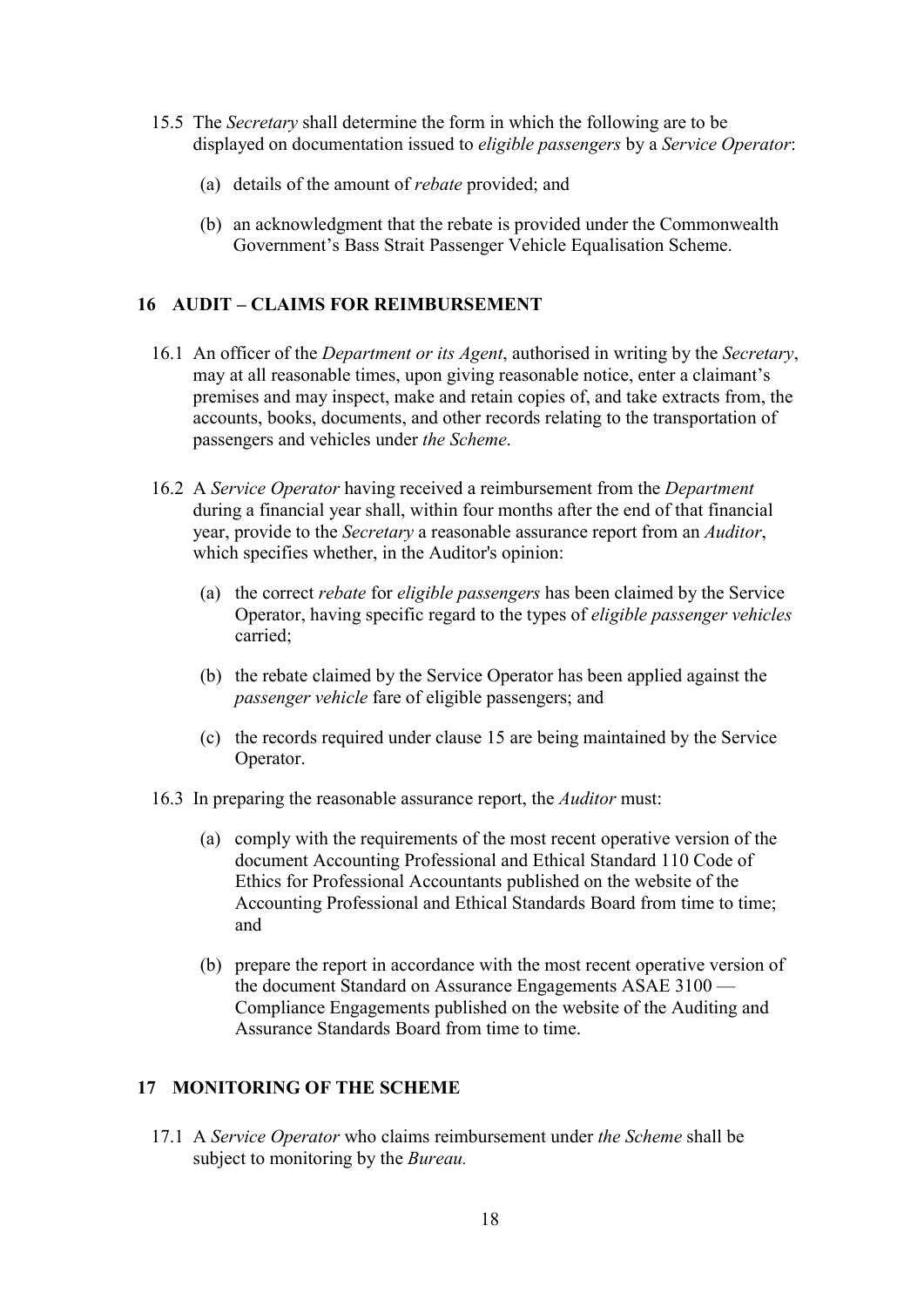- 17.2 The Bureau shall, every 2 years, monitor the effectiveness of the Scheme over the previous 2 year period (the first such period being from 1 July 2007 to 30 June 2009). The monitoring shall be done with specific regard to:
	- (a) movement in fare prices in the relevant 2 year period; and
	- (b) movement in the number of eligible passengers, eligible passenger vehicles and passengers travelling under related bookings, carried in the relevant 2 year period.
- 17.3 A Service Operator shall comply with all reasonable requests by the Bureau for information or access to documentation, in relation to the Bureau's monitoring function.

#### 18 VARIATION TO MINISTERIAL DIRECTIONS

- 18.1 The Minister may from time to time vary these Directions.
- 18.2 Minor variations to these Directions may be made by the Secretary. The Secretary may not make variations which materially change the intent or scope of the Scheme. Any changes made by the Secretary are to be properly documented.

#### 19 ANNUAL REVIEW OF AMOUNT OF REBATE

- 19.1 The Secretary shall review price movements annually to determine whether the amounts in the table in clause 2 of Schedule 1 should be adjusted. Adjustments to those amounts to reflect price movements are minor variations for the purpose of subclause 18.2.
- 19.2 The first review under this clause is to be done by 1 July 2009.

#### 20 ADDITIONAL REPORTING REQUIREMENTS FOR TEMPORARY HIGHER REBATE

- 20.1 For each week, being the period beginning at the start of a Monday and ending at the end of the following Sunday, in which a Service Operator has provided one or more rebates for which the amount was determined in accordance with clause 3 of Schedule 1, the Service Operator must prepare a report that:
	- (a) lists the number of eligible passenger vehicles in relation to which an amount of rebate has been determined in accordance with clause 3 of Schedule 1, by type of vehicle;
	- (b) specifies the additional rebate amount for the Service Operator under subclause 3.3 of Schedule 1, as it relates to amounts of rebate determined in that week; and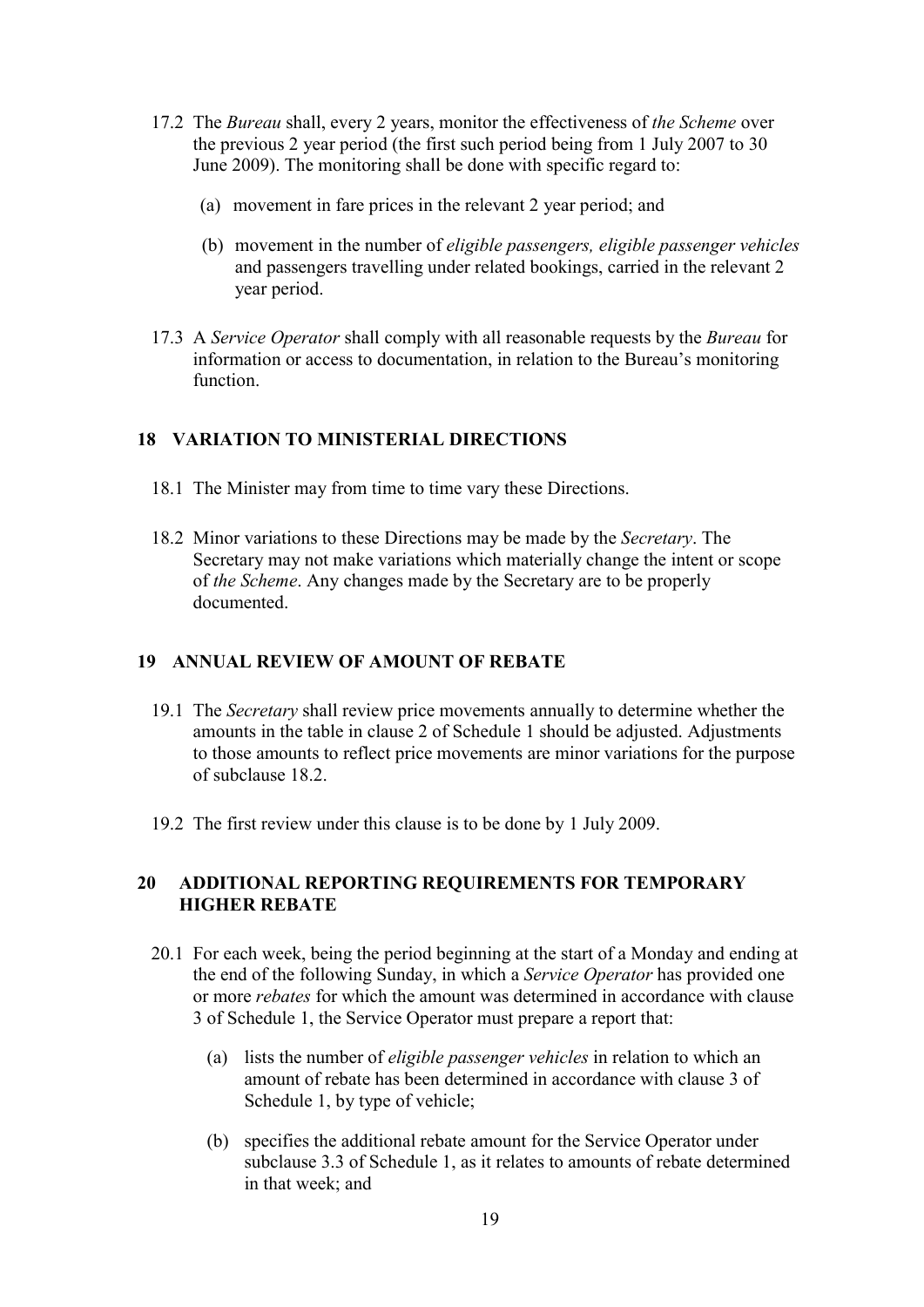- (c) specifies the difference between the following, as at the end of that week:
	- (i) the additional rebate amount for the Service Operator under subclause 3.3 of Schedule 1;
	- (ii) the amount mentioned in relation to the Service Operator in subparagraph  $3.1(d)(i)$  or (ii) of Schedule 1.
- 20.2 The Service Operator must give the report to the Deputy Secretary within 3 working days after the end of the week.

#### 21 APPLICATION OF CERTAIN AMENDMENTS

21.1 In this clause:

Temporary Higher Rebate Instrument means the Ministerial Directions for the Operation of the Bass Strait Passenger Vehicle Equalisation Scheme Amendment (Temporary Higher Rebate) Directions 2021.

- 21.2 The amendments of subclause 7.5 of these Directions by the Temporary Higher Rebate Instrument apply in relation to the amendment of a booking if the amendment is made on or after 14 January 2021.
- 21.3 The amendments of Schedule 1 to these Directions by the Temporary Higher Rebate Instrument apply in relation to the determination of the amount of rebate on or after 14 January 2021.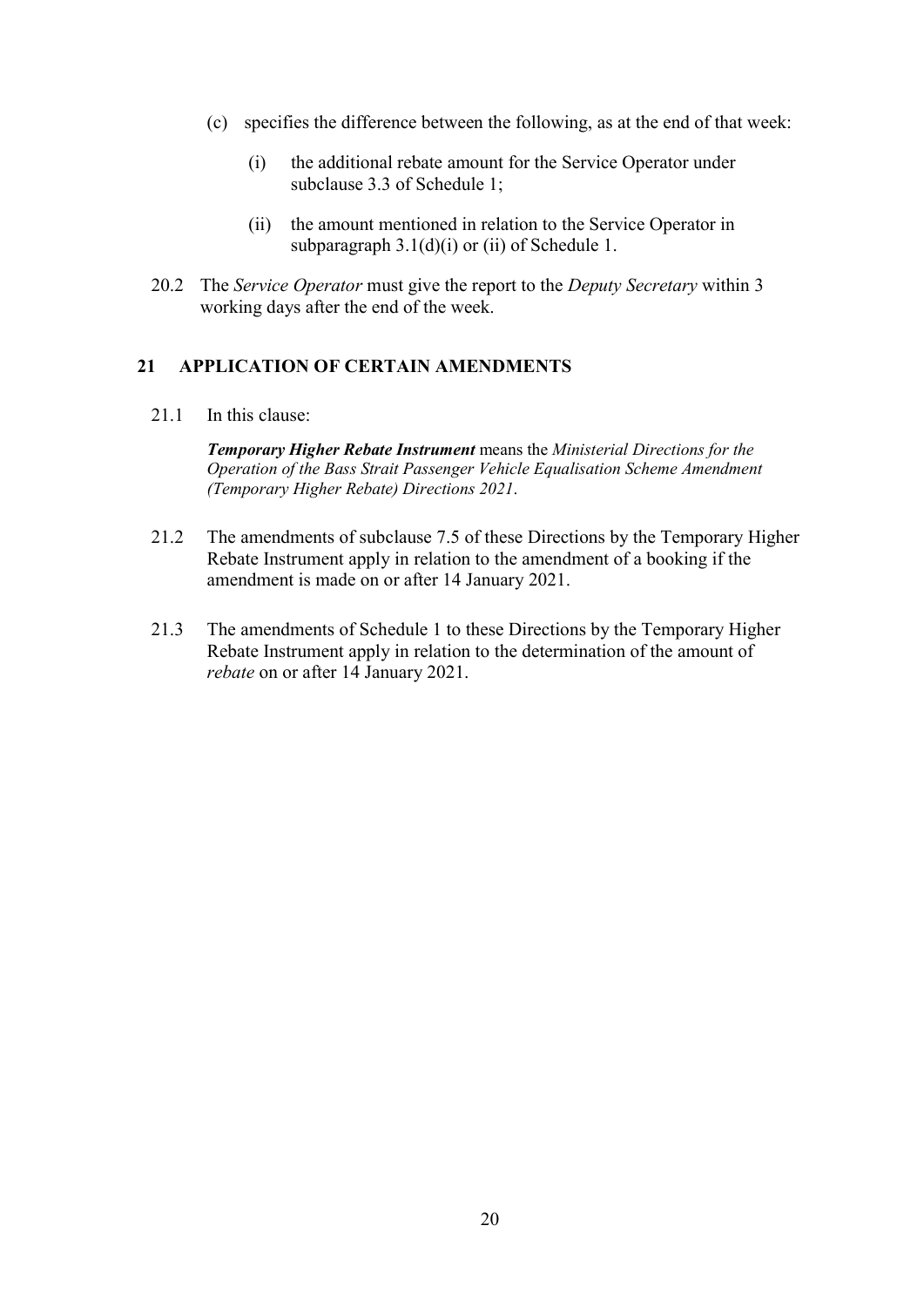# SCHEDULE 1: REBATE APPLICABLE UNDER BSPVES

# 1. REBATE AMOUNTS LIMITED TO FARE

1.1. The amount of rebate paid is limited to the Service Operator's vehicle fare for that particular type of passenger vehicle if the fare is below the applicable rebate shown in the table in whichever of clause 2 or 3 of this Schedule applies.

# 2. STANDARD REBATE

2.1. This clause applies to the determination of the amount of *rebate* unless clause 3 of this Schedule applies.

| Table I: Standard rebate applicable under BSPVES - Effective 1 July 2021 |  |  |  |  |  |  |  |  |  |
|--------------------------------------------------------------------------|--|--|--|--|--|--|--|--|--|
|--------------------------------------------------------------------------|--|--|--|--|--|--|--|--|--|

| <b>TYPE OF VEHICLE</b>                         | <b>ONE WAY TRIP</b> | <b>ROUND TRIP</b> |
|------------------------------------------------|---------------------|-------------------|
| Motor Car                                      | Up to $$243$        | Up to $$486$      |
| <b>Bus</b>                                     | Up to \$243         | Up to $$486$      |
| Motorhome                                      | Up to $$489$        | Up to \$978       |
| Eligible passenger vehicle<br>towing a caravan | Up to \$489         | Up to \$978       |
| Motorcycle                                     | Up to $$125$        | Up to $$250$      |
| Bicycle                                        | Up to $$37$         | Up to $$74$       |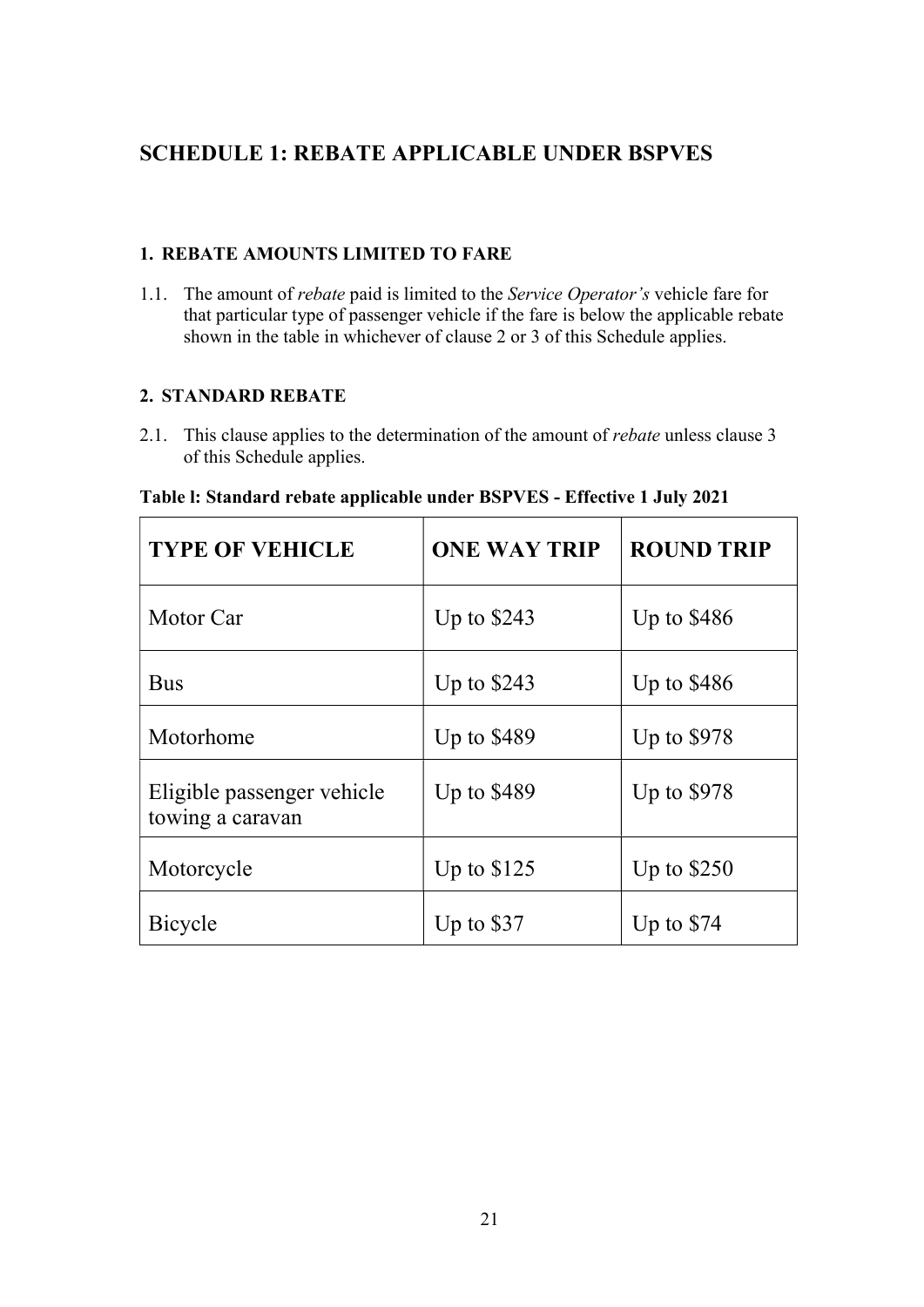# 3. TEMPORARY HIGHER REBATE

- 3.1. This clause applies to the determination of the amount of rebate if:
	- (a) the booking to which the rebate relates was first made on or after 14 January 2021; and
	- (b) the following are to depart, or have departed, during the period beginning at the start of 1 March 2021 and ending at the end of 30 June 2021:
		- (i) for a *one-way trip*—the *Bass Strait crossing* to which the booking relates;
		- (ii) for a *round trip*—either of the Bass Strait crossings to which the booking relates (see clause 3.2); and
	- (c) the Service Operator is TT-Line Company Pty. Ltd. or Bass Island Line Pty Ltd; and
	- (d) the determination of the amount of the rebate in accordance with this clause will not result in the additional rebate amount for the Service Operator exceeding the following:
		- $(i)$  for TT-Line Company Pty. Ltd.—\$5,880,000;
		- (ii) for Bass Island Line Pty Ltd—\$120,000.
- 3.2 However, if the *rebate* is for a *round trip* and one of the *Bass Strait crossings* for the round trip (the excluded crossing) does not depart within the period mentioned in paragraph 3.1(b) of this clause, then the amount of rebate for the round trip is to be determined as the total amount of rebate that would apply if:
	- (a) the round trip were 2 separate one-way trips, corresponding to each Bass Strait crossing; and
	- (b) the amount of rebate for the trip that corresponds to the excluded crossing was determined in accordance with the table in clause 2 of this Schedule; and
	- (c) the amount of rebate for the other trip was determined in accordance with the table in this clause.
- 3.3. For the purposes of paragraph 3.1(d) of this clause, the additional rebate amount for a Service Operator is the difference between:
	- (a) the total of the amounts of *rebates* determined in accordance with this clause that have been:
		- (i) provided by the Service Operator; or
		- (ii) paid by the *Department or its Agent* in relation to bookings with the Service Operator; and
		- (b) the total of the amounts of those rebates that would have resulted if the amounts had instead been determined in accordance with clause 2 of this Schedule.